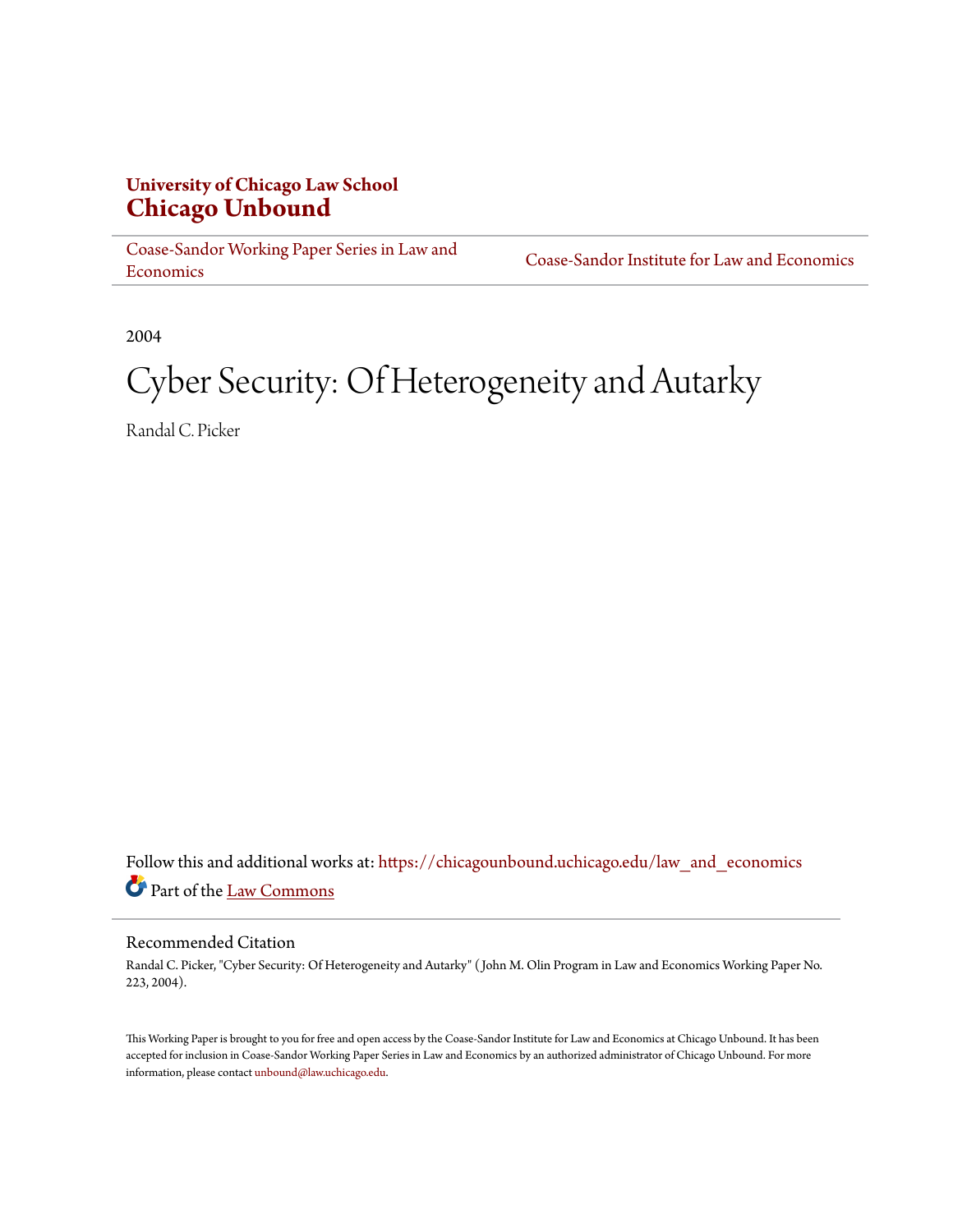# CHICAGO

**JOHN M. OLIN LAW & ECONOMICS WORKING PAPER NO. 223 (2D SERIES)**



### Cyber Security: Of Heterogeneity and Autarky

*Randal C. Picker*

#### **THE LAW SCHOOL THE UNIVERSITY OF CHICAGO**

August 2004

This paper can be downloaded without charge at: The Chicago Working Paper Series Index: <http://www.law.uchicago.edu/Lawecon/index.html> and at the Social Science Research Network Electronic Paper Collection: [http://ssrn.com/abstract\\_id=590927](http://papers.ssrn.com/sol3/search.taf)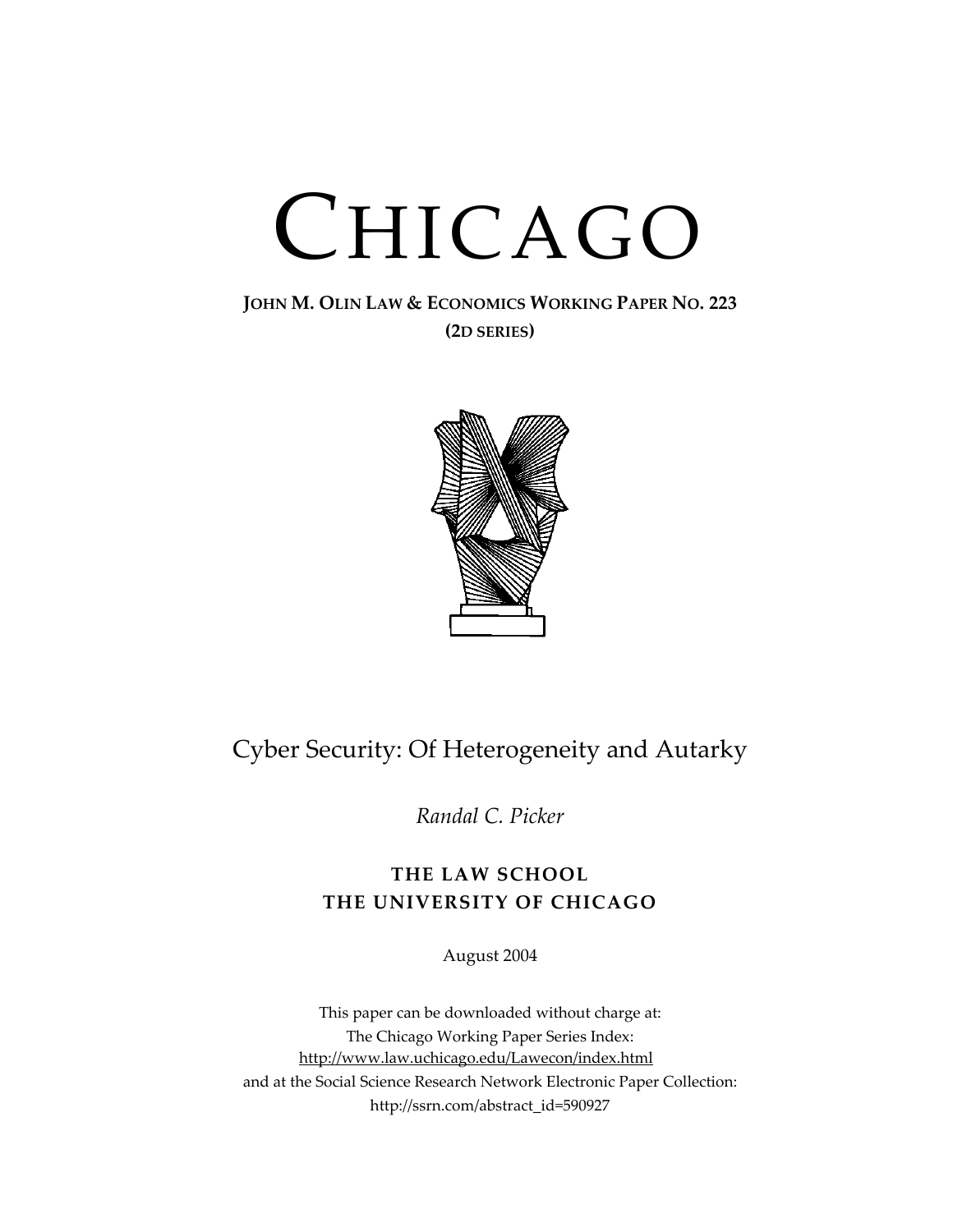#### **Cyber Security: Of Heterogeneity and Autarky**

#### *Randal C. Picke[r\\*](#page-2-0)*

<span id="page-2-3"></span>The Internet is an almost-organic mix of actors and their machines, an eclectic scheme of government and private-decision-making, of non-profits and for-profits. As in any integrated system, my choices affect your life in a very direct way. So "Zombie PC Army Responsible for Big-Name Web Blackout" sounds like a headline from a bad Hollywood B-movie, when instead it means that computer users could not access the websites of Apple, Google, Microsoft and Yahoo because a Trojan horse program—which, by definition, had been placed surreptitiously on thousands of personal computers, turning those machines into zombie computers under the control of their cyber-master— launched a simultaneous attack on a key piece of the domain name system infrastructure.<sup>[1](#page-2-1)</sup> Here we have perhaps one bad actor, thousands of sloppy computer users and externalities galore.

Taking down prominent websites is one way for a malicious computer programmer to seek fame (perhaps infamy), but spam provides perhaps a more meaningful way in which the day-to-day computer experience is degraded by our shared network decisions. Some estimates suggest that 80% of spam arises from zombie machines[.2](#page-2-2) Many of these are residential PCs with broadband hook ups. Why? This is the dark-side of Yochai Benkler's work on shareable goods.<sup>3</sup> From the consumer's perspective, both the PC and the broadband connection are shareable goods. Given the lumpiness of processing power, the average PC user has power to spare. This makes it easy for users to contribute com-

1

<span id="page-2-0"></span><sup>\*</sup> Copyright © 2004, Randal C. Picker. All Rights Reserved. Paul and Theo Leffmann Professor of Commercial Law, The University of Chicago Law School and Senior Fellow, The Computation Institute of the University of Chicago and Argonne National Laboratory. This paper was given at the conference under the title "Raising Transaction Costs and Network Security: Of Heterogeneity and Autarky." I thank Ryan Foreman for able research assistance; Ira Rubinstein for comments; and the Paul Leffmann Fund, the Russell J. Parsons Faculty Research Fund and the John M. Olin Program in Law and Economics at The University of Chicago Law School for their generous research support, and through the Olin Program, Microsoft Corporation and Verizon.

<span id="page-2-1"></span><sup>&</sup>lt;sup>1</sup> See Robert Lemos and Jim Hu, "Zombie PC army responsible for big name web blackout," CNET News.com, June 17, 2004 (available at [http://software.silicon.com/malware/0,3800003100,39121439,00.htm\)](http://software.silicon.com/malware/0,3800003100,39121439,00.htm).

<span id="page-2-2"></span><sup>&</sup>lt;sup>2</sup> See "Trend analysis: Spam Trojans and their impact on broadband service providers," Sandvine Inc., June 2004 (available at [http://www.sandvine.com/solutions/pdfs/spam\\_trojan\\_trend\\_analysis.pdf\)](http://www.sandvine.com/solutions/pdfs/spam_trojan_trend_analysis.pdf).

<sup>&</sup>lt;sup>3</sup> See Yochai Benkler, "Sharing Nicely": On shareable goods and the emergence of sharing as a modality of economic production (forthcoming, Yale Law Journal, 2004); Yochai Benkler, Peer Production of Survivable Critical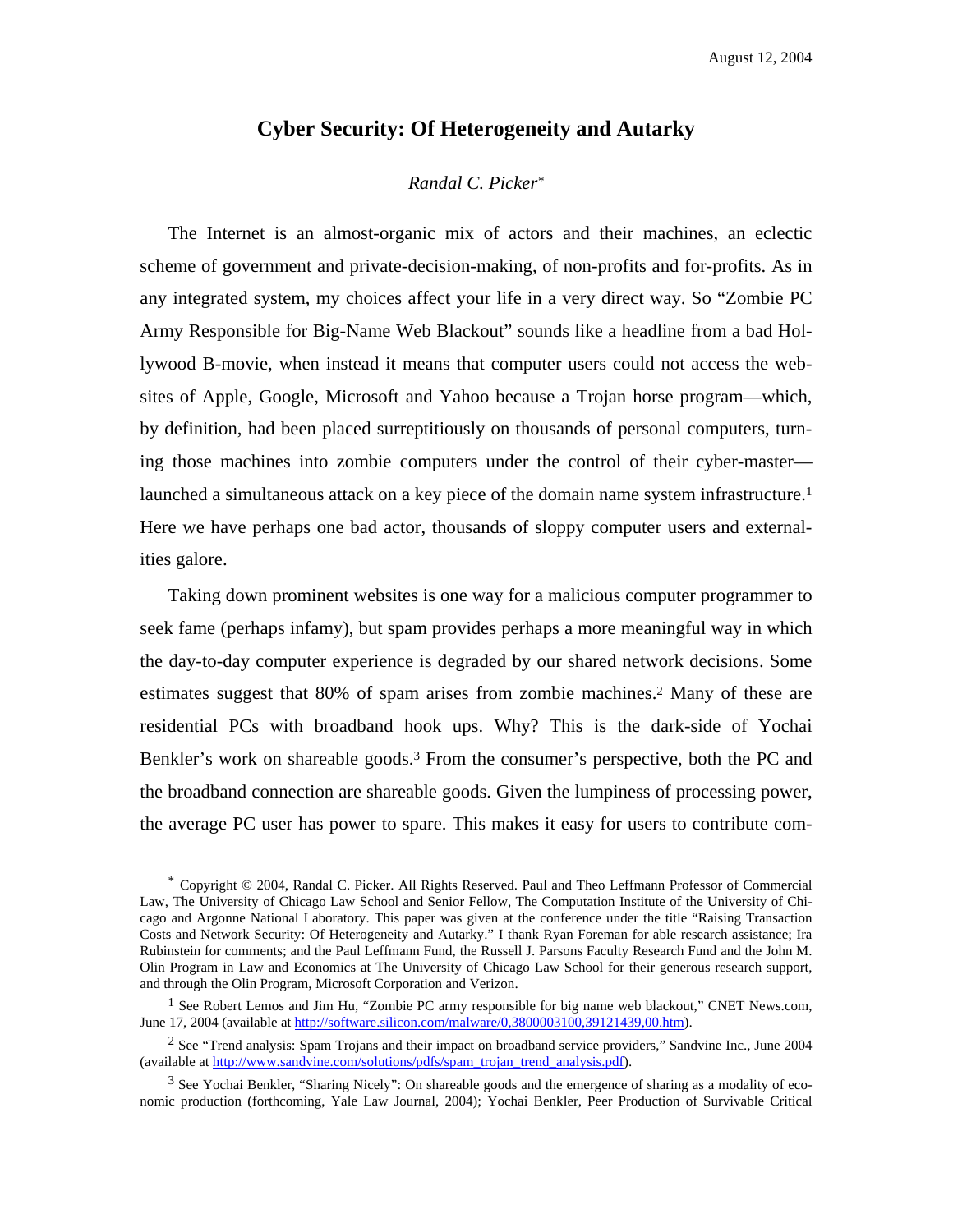<span id="page-3-2"></span>puting cycles to seek extraterrestrial life and to other large-scale projects[.4](#page-3-0) But, at the same time, excess cycles can be stolen with little obvious consequence to the computer owner. The consumer may experience no real loss when the evil cyber-master enslaves the consumer's PC to devote a chunk of the cycles and broadband connection to spam or a denial-of-service attack.[5](#page-3-1)

But this is driven by more than excess cycles. The spam externality also has arisen from important changes in the way in which the network is organized. We moved from centralized processing power accessed through distributed dumb terminals (the 1970s) to distributed processing power in freestanding PCs (the 1980s) to, with the rise of the Internet, highly-interconnected PCs (the 1990s). 1970s centralized processing was coupled with centralized control, a Soviet-style computer architecture. Users were eager to control their own destinies and the personal computer made that possible.

The freestanding PC world that supplanted centralized computing gave rise to few direct externalities, either positive or negative. Viruses could be spread through shared floppy disks, but the transactions costs of this type of intercomputer communication were sufficiently high that viruses didn't pose a particularly large problem. Plus a zombie PC wasn't even possible: even if the hacker could figure out how to get malicious software malware—onto a floppy and from there to a particular PC, there was no easy way to get information or cycles back out. The hacker would have needed physical access to future floppies to get content out, a cumbersome arrangement.<sup>6</sup>

The rise of the networked PC changed this completely. Email and the web make the spread of viruses and bots easy, plus the hacker can initiate access at will to the infected machine. This has made the decentralized decisions of end-users much more salient. My failure to manage my computer appropriately puts you at risk.

Infrastructures.

<span id="page-3-1"></span><span id="page-3-0"></span><sup>&</sup>lt;sup>4</sup> Visit the SETI@home webpage to donate cycles ([http://setiathome.ssl.berkeley.edu/\)](http://setiathome.ssl.berkeley.edu/).

<sup>5</sup> See The National Strategy to Secure Cyberspace, February, 2003, at 39 ("In recent years, with the spread of 'always on' connections for systems, such as cable modems, digital subscriber lines (DSL), and wireless and satellite systems, the security of home user and small business systems has become more important not only to the users themselves, but to others to which they are connected through the Internet.). See also "Scotland Yard and the case of the rent-a-zombies," CNET News.com, July 7, 2004 (describing rental of zombie networks—botnets—created by teenage hackers) (available at [http://news.com.com/2102-7349\\_3-5260154.html\)](http://news.com.com/2102-7349_3-5260154.html).

 $6$  For lack of a generally accepted alternative, I use the term "hacker" to refer to a malicious computer programmer. I do realize that this use is a bone of contention in some parts of the computer community. For discussion, see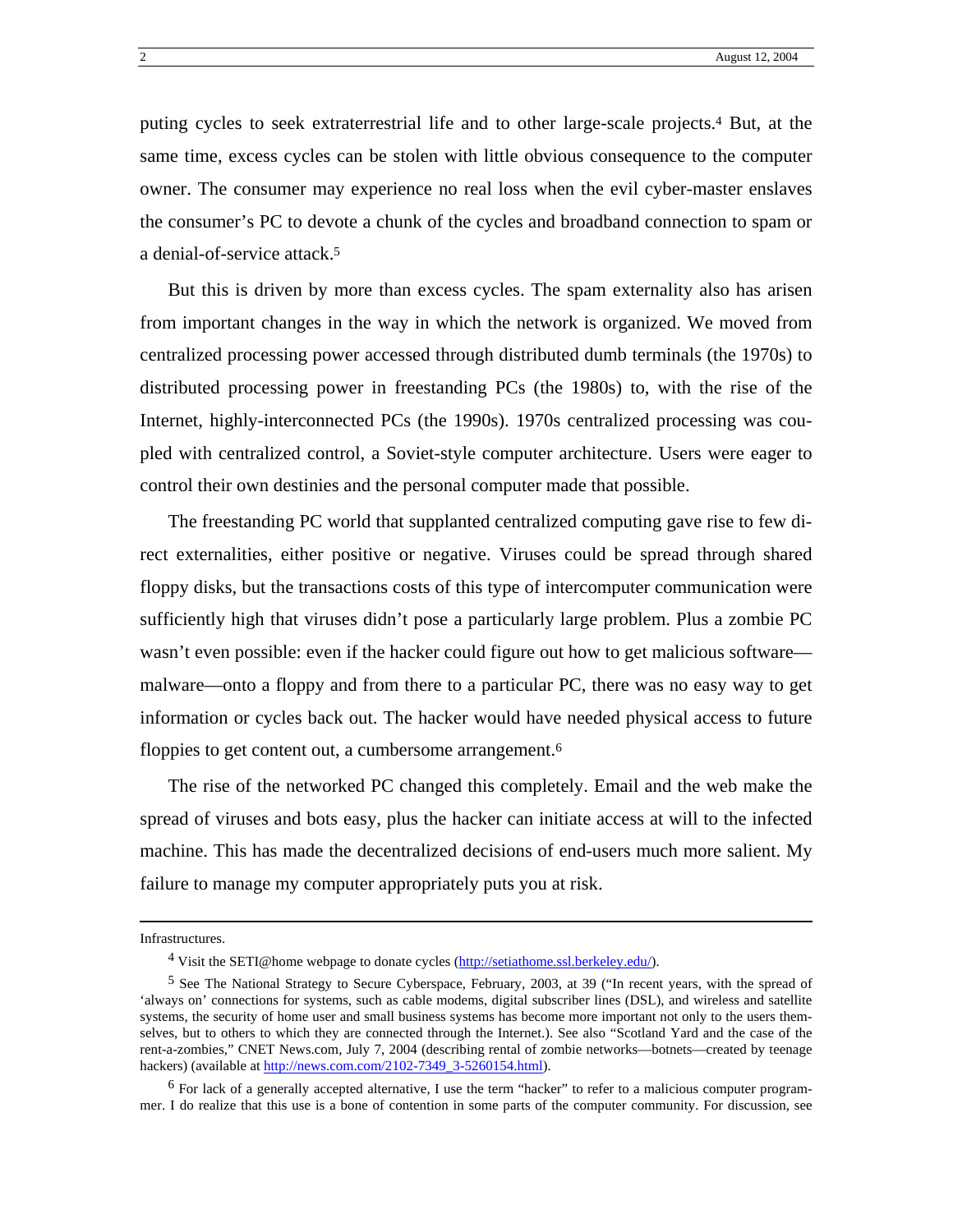All of this has made cyber-security increasingly important. The concept of cybersecurity is sufficiently new that we should draw some lines of demarcation to understand what is at stake. Consider three categories that might be encompassed within the notion of cyber-security: cyber-vandalism, cyber-crime and cyber-terrorism. Offline vandals break windows and deface buildings; online vandals—cyber-vandals—take down websites through denial-of-service attacks or deface websites by having an alternative webpage load. The Recording Industry Association of America is front-and-center in the record industry's effort to combat music downloading and that has made the RIAA's website a popular target[.7](#page-4-0) Microsoft is frequently targeted as well.[8](#page-4-1) Like its offline counterpart, cyber-vandalism can inflict real costs on its targets.

Cyber-crime is just crime over the Internet. So "phishing"—the cyber-criminal sends a fake email that appears to be from the recipient's financial institution seeking "reconfirmation" of financial information—is big business, with a 5 to 20% response rate that would make most marketers drool.[9](#page-4-2) Congress recently made life harder for phishers in passing the Identity Theft Penalty Enhancement Act[.10](#page-4-3) Other approaches to illicitly obtaining financial data seek to induce users to download software that sits in the background and records keystrokes, enabling the criminal to extract credit card information, passwords and the like.[11 T](#page-4-4)he Computer Crime and Intellectual Property Section (CCIPS) of the Criminal Division of the U.S. Department of Justice focuses on these issues, though other parts of the federal government exercise authority as well.[12](#page-4-5)

Tony Bradley, "What Is In a Name?" (available at [http://netsecurity.about.com/cs/generalsecurity/a/aa070303.htm\)](http://netsecurity.about.com/cs/generalsecurity/a/aa070303.htm).

<span id="page-4-0"></span><sup>&</sup>lt;sup>7</sup> See Declan McCullagh, "Recording industry site hit again," CNET News.com, September 3, 2002 (available at [http://news.com.com/2102-1023\\_3-956398.html\)](http://news.com.com/2102-1023_3-956398.html).

<span id="page-4-1"></span><sup>8</sup> See Jay Lyman, "Denial-of-Service Attack Brings Down Microsoft," TechNewsWorld, August 4, 2003 (available at<http://www.technewsworld.com/story/31258.html>).

<span id="page-4-2"></span><sup>9</sup> Christopher S. Stewart, Fighting Crime One Computer at a Time, The New York Times, June 10, 2004. For background, see U.S. Department of Justice, Criminal Division, Special Report on "Phishing" (available at <http://www.usdoj.gov/criminal/fraud/Phishing.pdf>).

<span id="page-4-4"></span><span id="page-4-3"></span><sup>10</sup> P.L. 108-275 (July 15, 2004).

<sup>&</sup>lt;sup>11</sup> Kevin J. Delaney, "Web-Data Hackers Thwarted, But PCs Are Still Vulnerable," The Wall Street Journal, June 28, 2004.

<span id="page-4-5"></span><sup>&</sup>lt;sup>12</sup> Go to [www.cybercrime.gov](http://www.cybercrime.gov/) for info; see also U.S. Secret Service Press Release of September 11, 2003 (PUB 25-03), "United States Secret Service and Romanian Police Work Together to Solve Major Computer Fraud Investigation" (describing arrest of Romanian eBay phisher who defrauded Americans of \$500,000) (available at <http://www.secretservice.gov/press/pub2503.pdf>).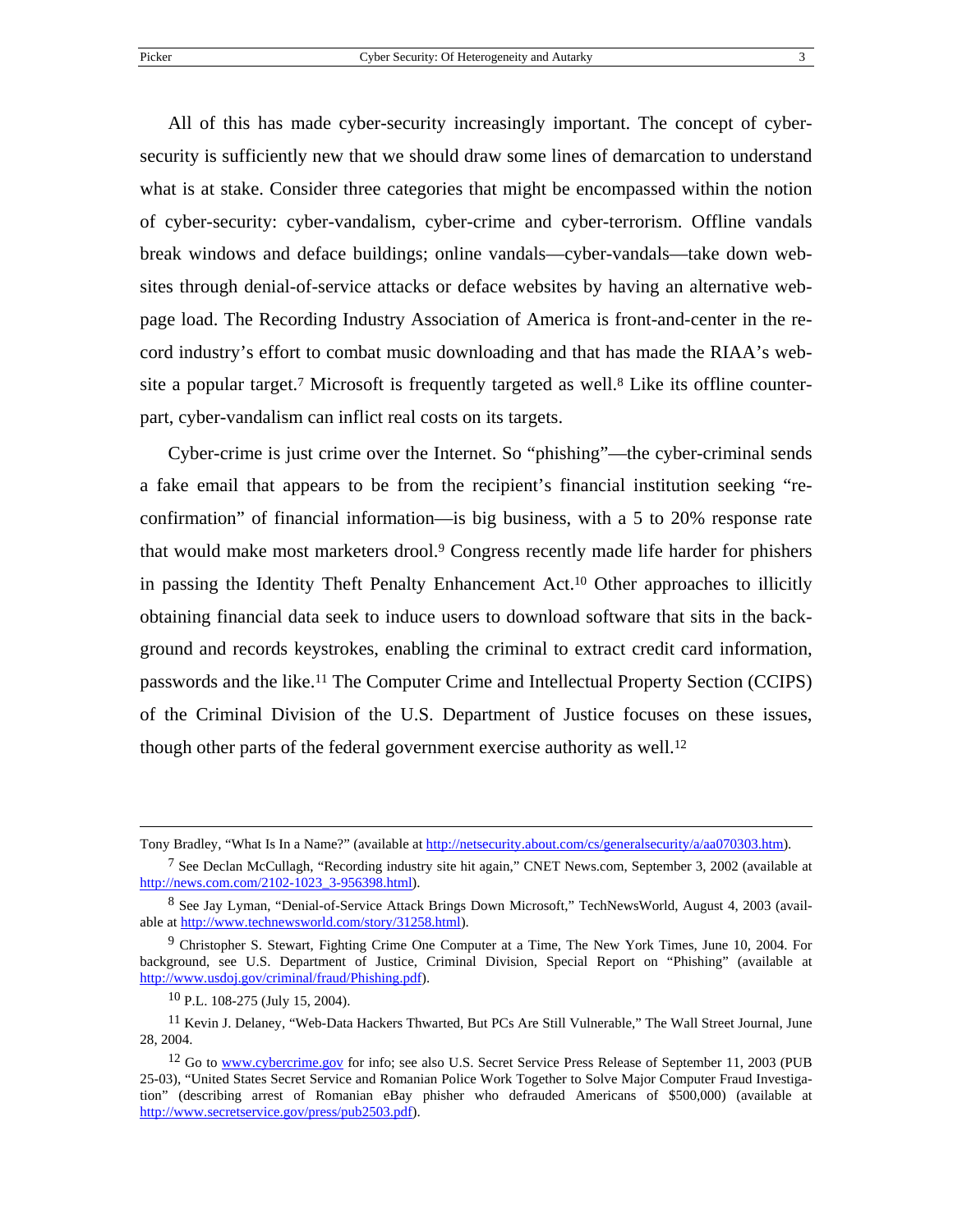We might distinguish cyber-vandalism and cyber-crime from cyber-terrorism, even though these lines aren't particularly clean.[13](#page-5-0) We should probably define terrorism before defining cyber-terrorism. The legislation creating the Department of Homeland Security defines separately both "terrorism" and "an act of terrorism." The "act of terrorism" definition focuses on any act that "uses or attempts to use instrumentalities, weapons or other methods designed or intended to cause mass destruction, injury or other loss to citizens of institutions of the United States.["14](#page-5-1) A cyber version of that might overlap with notions of cyber-vandalism or cyber-crime. In contrast, the "terrorism" definition looks to acts directed at human life, critical infrastructure or key resources where the motive is political[.15](#page-5-2) *The National Strategy to Secure Cyberspace*, issued by the White House in February, 2003, focuses on "threat[s] of organized cyber attacks capable of causing debilitating disruption to our Nation's critical infrastructures, economy or national security."[16](#page-5-3)

Within the U.S. Department of Homeland Security, the recently-created National Cyber Security Division focuses on the ways in which cyber-security implicates key infrastructure.<sup>17</sup> In January, 2004, the NCSD launched its National Cyber Alert System,<sup>18</sup> which builds on the prior work of the CERT Coordination Center at Carnegie-Mellon.<sup>19</sup> I grabbed at random a cyber-security bulletin: it opened with a 25-page list of software vulnerabilities identified between May 12, 2004 and May 25, 2004[.20](#page-5-7) *Ten days, 25 pages*.

Who is on this list of infamy? To choose just a handful of prominent names: Apache, Apple, BEA Systems, Eudora, GNU, Hewlett Packard, KDE, the Linux kernel, Micro-

 $\overline{a}$ 

<span id="page-5-0"></span><sup>&</sup>lt;sup>13</sup> And might not even distinguish cyber-vandalism from cyber-crime. See Neal Katyal, The Dark Side of Private Ordering: The Network\Community Harm of Crime."

<span id="page-5-1"></span><sup>14</sup> The Homeland Security Act of 2002, P.L. 107-296 (Nov. 25, 2002), § 865; see also 6 CFR 25.9 (definition of "act of terrorism").

<span id="page-5-2"></span><sup>&</sup>lt;sup>15</sup> Id at. § 2 ("appears to be intended—(i) to intimidate or coerce a civilian population; (ii) to influence the policy of a government by intimidation or coercion; or (iii) to affect the conduct of a government by mass destruction, assassination or kidnapping").

<span id="page-5-4"></span><span id="page-5-3"></span><sup>16</sup> The National Strategy to Secure Cyberspace, supra note 5, at viii.

<sup>&</sup>lt;sup>17</sup> See "Ridge Creates New Division to Combat Cyber Threats," U.S. Dept. of Homeland Security, Press Release of June 6, 2003 (available at [http://www.dhs.gov/dhspublic/display?theme=52&content=918\)](http://www.dhs.gov/dhspublic/display?theme=52&content=918).

<span id="page-5-5"></span><sup>18</sup> See "U.S. Department of Homeland Security Improves America's Cyber Security Preparedness – Unveils National Cyber Alert System," Press Release of Jan. 28, 2004 (available at [http://www.us-cert.gov/press\\_room/cas](http://www.us-cert.gov/press_room/cas-announced.html)[announced.html\)](http://www.us-cert.gov/press_room/cas-announced.html).

<span id="page-5-6"></span><sup>19</sup> See [www.cert.org](http://www.cert.org/).

<span id="page-5-7"></span><sup>20</sup> US-CERT Cyber Security Bulletin, SB04-147, May 26, 2004 (available at <http://www.us-cert.gov/cas/body/bulletins/SB04-147.pdf>).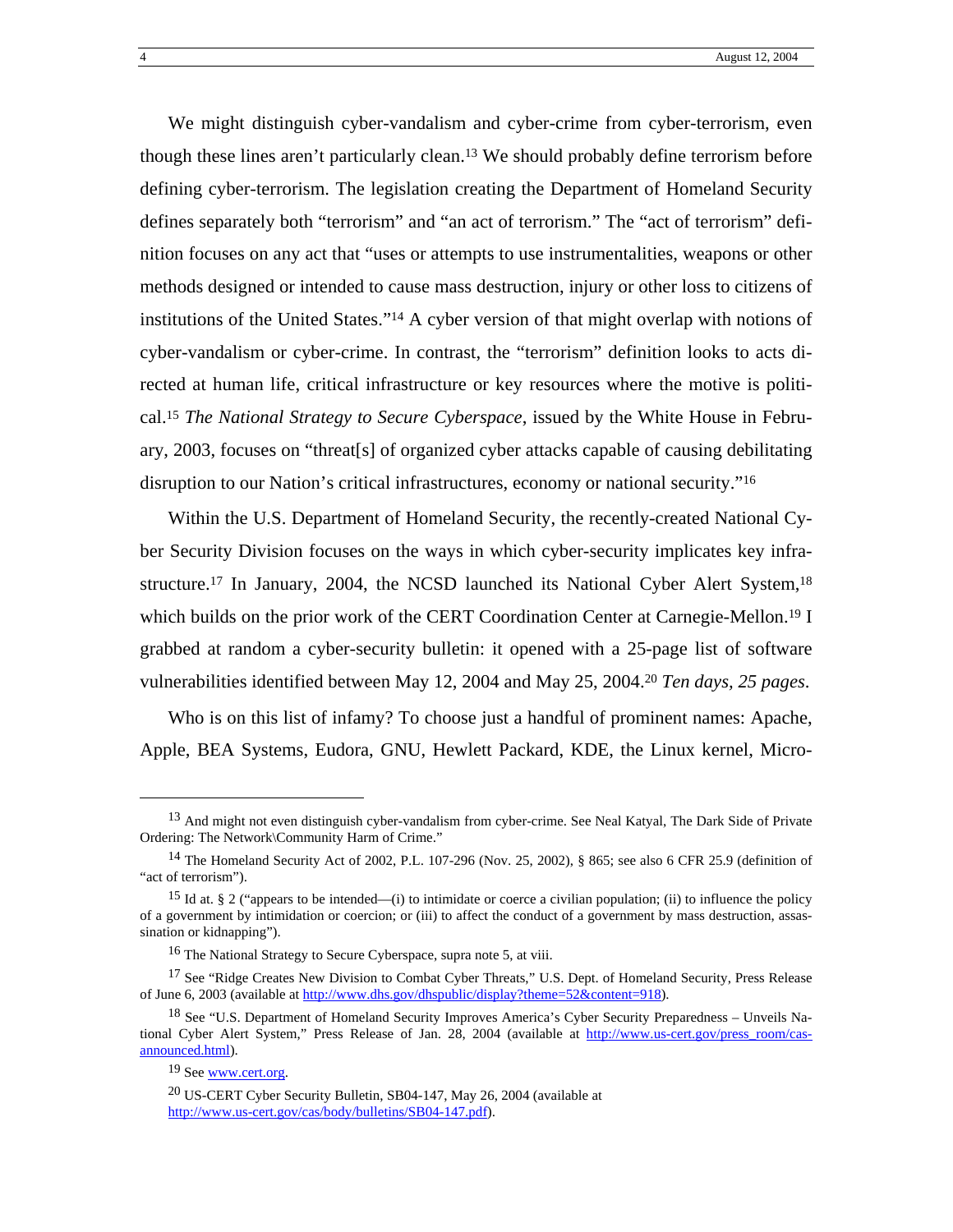$\overline{a}$ 

soft, Netscape, Novell, Opera, Sun and Symantec. This list covers both commercial and open-source software, companies with dominant and used-to-be dominant market positions, PCs and micro-computers. And it is not the sheer number of vulnerabilities alone that is problematic: the time between knowledge of the vulnerability and exploitation by a hacker is dropping, as hackers pursue the zero-day exploit (no gap between knowledge of the vulnerability and malware that exploits it).[21](#page-6-0)

We need to figure out how to deal with this systematic cyber-insecurity. The problem arises from underlying architecture of the system, as implemented in the joint decisions of hardware makers and software creators; from the malware creators themselves; and from the aggregate consequences of many individual decisions made by end-users. We have a number of possible targets and instruments to work with.

The hackers themselves are the most natural target, and we clearly will pursue them, but they can be quite elusive. We might consider end-users themselves. After all, their infected machines do much of the work of the system: take those machines off of the system and the hackers will be deprived of one of their most valuable resources. And endusers repeatedly create problems by clicking on executable email attachments. Think of end-users as engaging in negligent computer set-up or negligent computer use. In a parallel setting, the RIAA has sued consumers for copyright violations tied to uploading and downloading music. The RIAA switched to this approach after it was frustrated in its efforts to hold liable KaZaA and other creators of file-sharing software.[22](#page-6-1)

Internet service providers are another natural target. As critical intermediaries in the network, they are operationally situated to intervene in the working of the network. The institutional structure matters too. The always-on, one-price all-you-can-eat structure for consumer broadband means that end-users pay no attention to how bandwidth is used. I have no reason to pay attention when a hacker turns my home broadband-enabled PC into a zombie.

<span id="page-6-1"></span><span id="page-6-0"></span><sup>21</sup> David Rink, "Computer Worm is Turning Faster," Wall Street Journal, May 27, 2004.

<sup>22</sup> See John Borland, "RIAA sues 261 file swappers," CNET News.com, September 8, 2003 (available at [http://news.com.com/2102-1023\\_3-5072564.html](http://news.com.com/2102-1023_3-5072564.html)).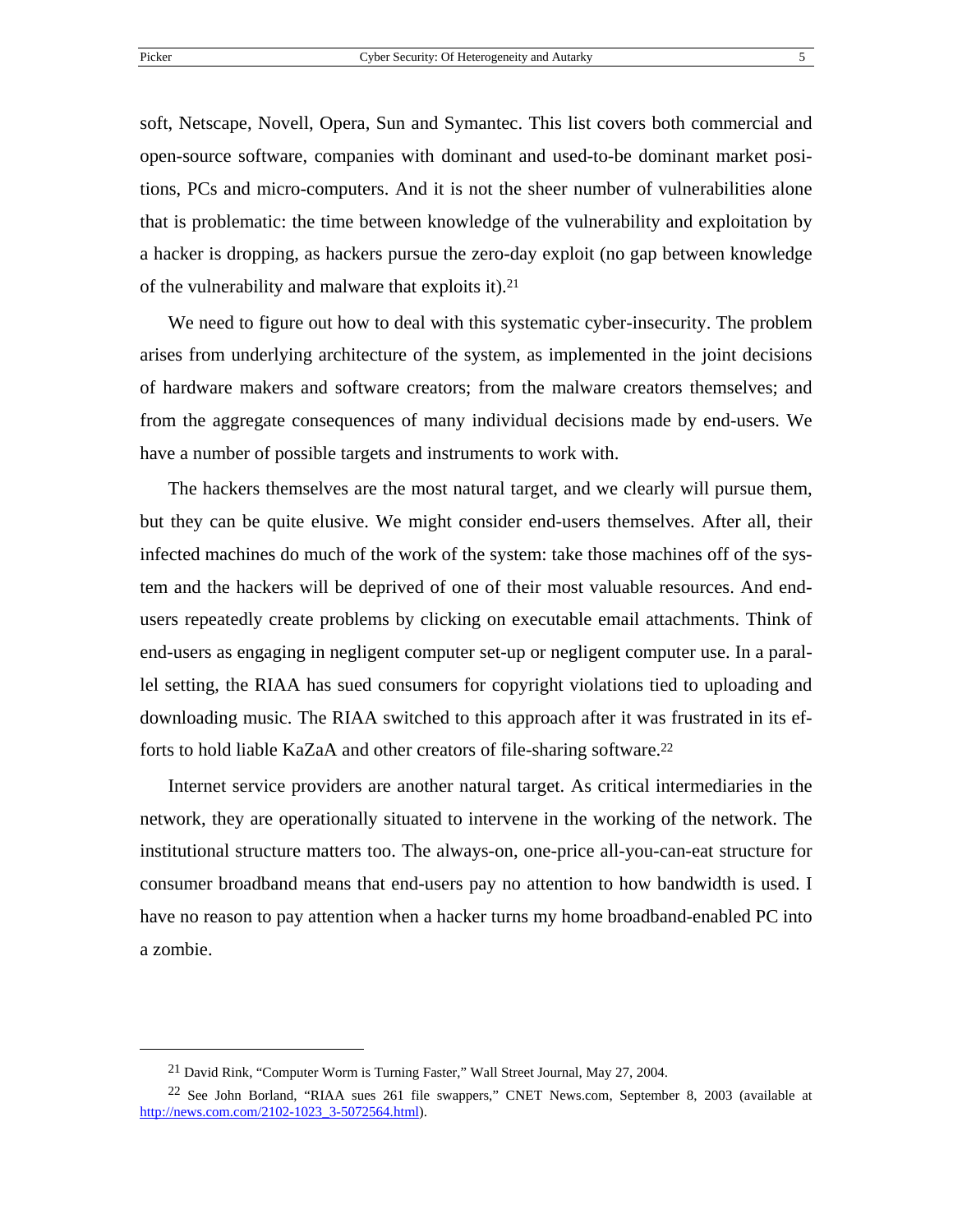I will not consider the position of end-users or of internet service providers[.23](#page-7-0) Instead, I want to consider two inquiries regarding how we manage cyber insecurity: (i) the monoculture argument, which favors forced heterogeneity in operating systems, and (ii) the ways in which liability rules influence software. First, the software adoption choices of individual users create a software infrastructure against which hackers operate. One prominent argument—dubbed the "monoculture" argument—suggests that the collective choice is flawed, even if the individual choices are perfectly sensible. These individual choices have led to a Microsoft Windows monopoly in personal computer operating systems. According to the claim, the Microsoft operating system monopoly creates a harmful monoculture—a common code base through which computer viruses spread easily putting the computing network at risk.[24](#page-7-1)

I consider the monoculture argument's focus on forced heterogeneity as a means of creating redundancy in our integrated computer network. I believe that forced heterogeneity would be quite expensive and that we would be better suited to focus on autarky, meaning here the conditions under which individual computers or internal systems within a firm should be isolated from the rest of the public network. That is already a standard cyber-security practice, and one frequently associated with the management of critical assets. Heterogeneity and autarky are substitutes in pursuing redundancy, but I think that there is a decided advantage for autarky in protecting key assets.

Second, I consider the overall question of software quality, since the implicit (explicit?) premise of the monoculture work is not merely that we have *a* software monoculture, but that it is also a particularly bad one. I consider the way in which liability rules understood generally to include as a family insurance (contractual liability), warranties (more contracts) and torts—might influence software quality. Full-blown liability would help solve a software adoption version of the prisoner's dilemma—each user wants the other user to adopt early and get the bugs out of the system—but would also introduce

<u>.</u>

<span id="page-7-0"></span><sup>&</sup>lt;sup>23</sup> For views on the potential liability of the latter, see Doug Lichtman and Eric Posner, Holding Internet Service Providers Accountable.

<span id="page-7-1"></span><sup>24</sup> D. Geer et al, Cyber*In*security: The Cost of Monopoly (Sept. 24, 2003) (available at [http://www.ccianet.org/papers/cyberinsecurity.pdf\)](http://www.ccianet.org/papers/cyberinsecurity.pdf). For discussion, see Justin Pope, "Biology stirs Microsoft monoculture debate," Salon.com, Feb. 15, 2004; James A. Whittaker, "No Clear Answers on Monoculture Issues," IEEE Security & Privacy, Nov./Dec., 2003; "Warning: Microsoft 'Monoculture'", Associated Press, Feb. 15, 2004 (available at <http://www.wired.com/news/privacy/0,1848,62307,00.html>).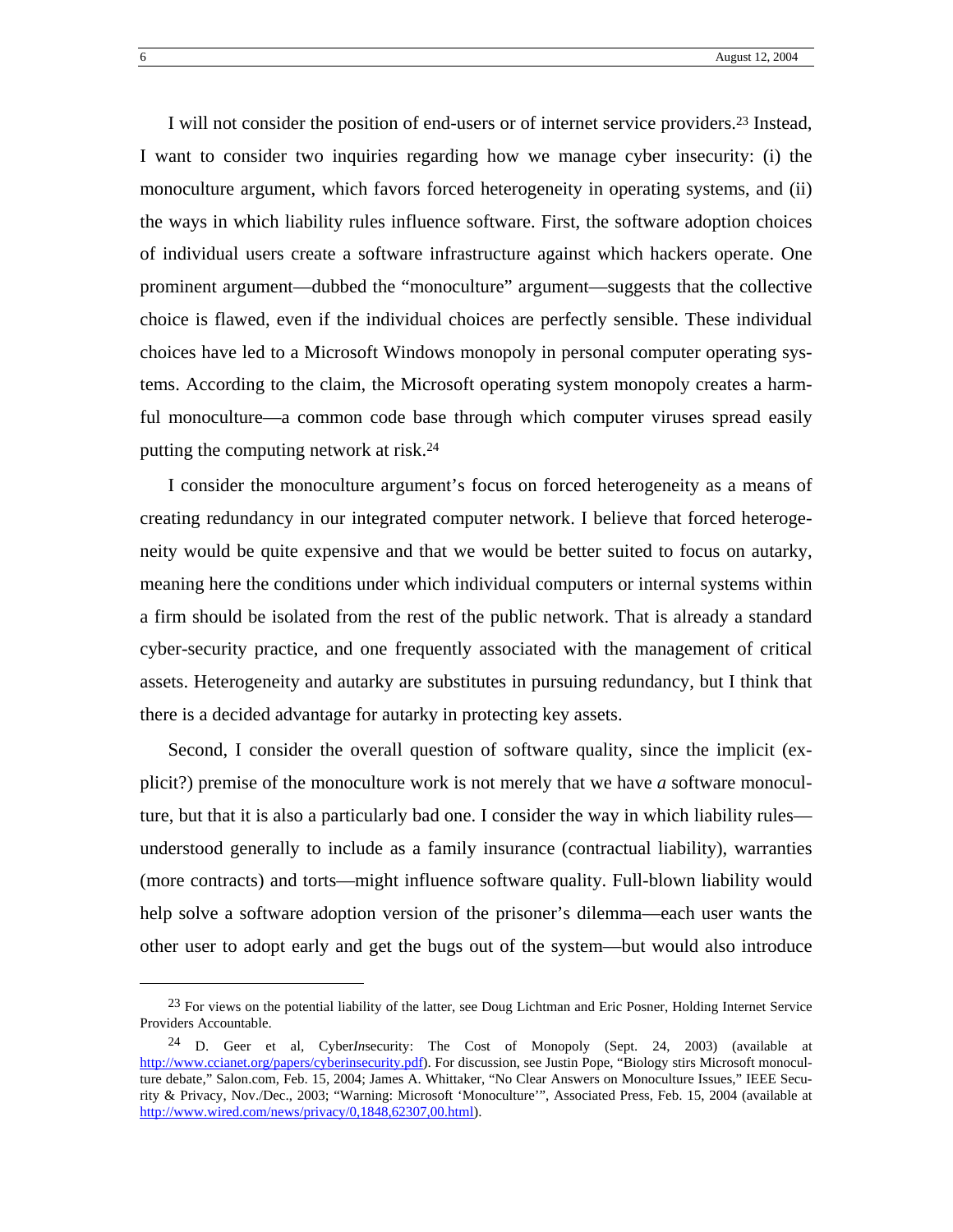$\overline{a}$ 

standard adverse selection problems. Voluntary contractual liability—a warranty to some customers—would mitigate those problems while permitting a natural improvement of software over time.

#### **I. Redundancy: Heterogeneity vs. Autarky**

Sometimes it seems it is almost impossible to pay too much attention to Microsoft. As perhaps the leading firm of the Information Age, Microsoft is everywhere, an unavoidable fact in the daily life of every computer user. Windows, Office and Internet Explorer are ubiquitous, with market shares to die for (and many competing products have done just that). Yes, Linux chips away on the desktop and cell phones grow more powerful each day, but for the foreseeable future—say the next decade—there is every reason to think that Microsoft will continue to define the computing experience of most users.

Monopoly inevitably brings attention. Good students of U.S. antitrust law understand that Judge Learned Hand's famous statement on monopoly—"The successful competitor, having been urged to compete, must not be turned upon when he wins<sup>"25</sup>—is at best a half-truth. We will scrutinize winners to make absolutely sure that they dot their Sherman Act i's and cross their Clayton Act t's. I know less about European competition policy, but we all know that Microsoft has received the most exacting attention on both sides of the Atlantic for more than a decade.[26](#page-8-1)

The governments have focused on the competition policy consequences of Microsoft's monopolies. These are the usual issues of antitrust: Are prices too high? Has competition on the merits been squelched? Has output been reduced? These inquiries have

<span id="page-8-0"></span><sup>25</sup> United States v. Aluminum Co. of America, 148 F.2d 416, 430 (2nd Cir. 1945) ("A single producer may be the survivor out of a group of active competitors, merely by virtue of his superior skill, foresight and industry. In such cases a strong argument can be made that, although the result may expose the public to the evils of monopoly, the Act does not mean to condemn the resultant of those very forces which it is its prime object to foster: finis opus coronat. The successful competitor, having been urged to compete, must not be turned upon when he wins.")

<span id="page-8-1"></span><sup>&</sup>lt;sup>26</sup> United States v. Microsoft Corp., 56 F.3d 1448 (D.C. Cir. 1995) (ordering federal district court to approve July 15, 1994 settlement between the United States and Microsoft regarding licensing practices for Windows and DOS); United States v. Microsoft Corp., 253 F.3d 34 (D.C. Cir. 2001) (en banc) (unanimously affirming district court finding of illegal monopoly maintenance under Section 2 of the Sherman Act); Commonwealth of Massachusetts v. Microsoft Corp., 2004 WL 1462298 (D.C. Cir. 2004) (affirming district court approval of settlement agreement among certain states, the United States and Microsoft); Commission of the European Communities, Commission Decision of 24.03.2004 (COMP/C-3/37.792 Microsoft) (finding an abuse of a dominant position in refusing to disclose certain interoperability information for servers and in condition acquisition of Windows on simultaneous acquisition of the Windows Media Player). For my views on the most recent U.S. antitrust case against Microsoft, see Randal C. Picker, Pursuing a Remedy in Microsoft: The Declining Need for Centralized Coordination in a Networked World, 158 Journal of Institutional and Theoretical Economics 113 (2002).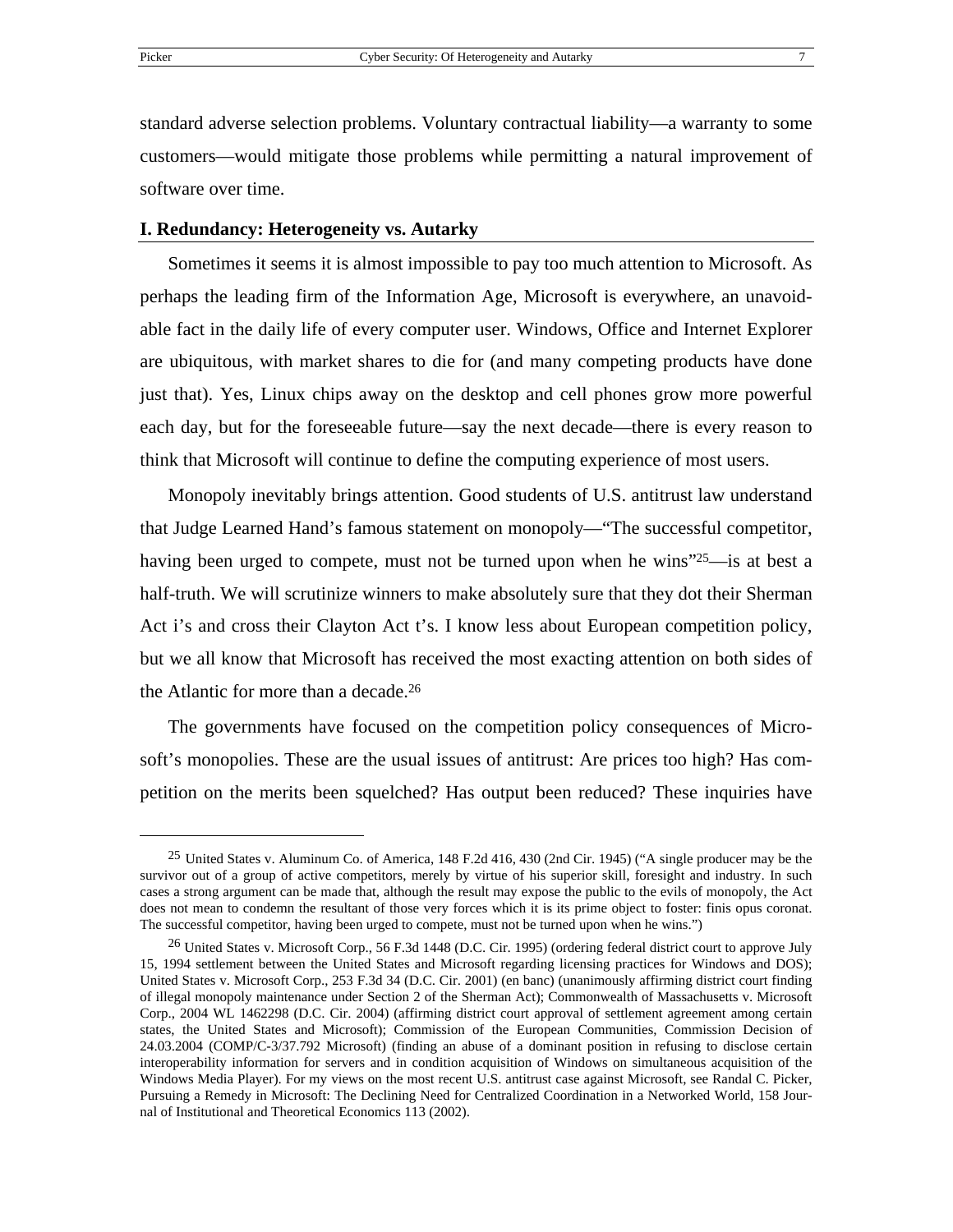<span id="page-9-3"></span>not focused on the security consequences of monopoly, but others have rushed in to fill the void. The most visible strain of this analysis is the "monoculture" argument, namely that the Microsoft operating system monopoly creates a harmful monoculture—a common code base through which computer viruses spread easily putting the computing network at risk.<sup>27</sup> The National Science Foundation is pouring \$750,000 into funding research on ways of creating cyber-diversity, one possible antidote to the monoculture.<sup>28</sup>

#### *A. Monocultures: Supply v. Demand*

Consider one formulation of the monoculture argument:

Most of the world's computers run Microsoft's operating systems, thus most of the world's computers are vulnerable to the same viruses and worms at the same time. The only way to stop this is to avoid monoculture in computer operating systems, and for reasons just as reasonable and obvious as avoiding monoculture in farming. Microsoft exacerbates this problem via a wide range of practices that lock users to its platform. The impact on security of this lockin is real and endangers society.[29](#page-9-2)

This argument builds off of other work that draws out the analogy between farming and in particular cotton growing—and computer software.[30](#page-9-3) That work suggests that in the early 20<sup>th</sup> century U.S., a cotton "monoculture" had emerged, that only one strain of cotton was grown and that too much acreage was devoted to cotton, especially given the risks posed by the boll weevil. The presumptive solution to monoculture is diversification, presumably meaning here that farmers shifted fields from cotton to other crops.

Now I must confess that my knowledge of cotton is limited to thread counts and the supposed virtues of Pima, Supima and Egyptian cotton for sheets (definitely go with the Egyptian), so I am not particularly well situated to make claims about cotton growing in the U.S. in the 1920s to 1940s. But a brief incursion into the world of cotton suggests that the analysis is tricky. Consider the most direct suggestion about boll weevil devastation and diversification. The boll weevil spread throughout the U.S. cotton belt during thirty years, from roughly 1892 in the southern tip of Texas to 1922 in north-eastern North

<u>.</u>

<span id="page-9-1"></span><span id="page-9-0"></span><sup>27</sup> See Geer et al, supra note 24.

<sup>&</sup>lt;sup>28</sup> See National Science Foundation Press Release, "Taking Cues from Mother Nature to Foil Cyber Attacks," Nov. 25, 2003 (available at <http://www.nsf.gov/od/lpa/news/03/pr03130.htm>).

<span id="page-9-2"></span> $29$  Geer et al, supra note 24, at 7.

<sup>30</sup> John S. Quarterman, Monoculture Considered Harmful, First Monday, February, 2002 (available at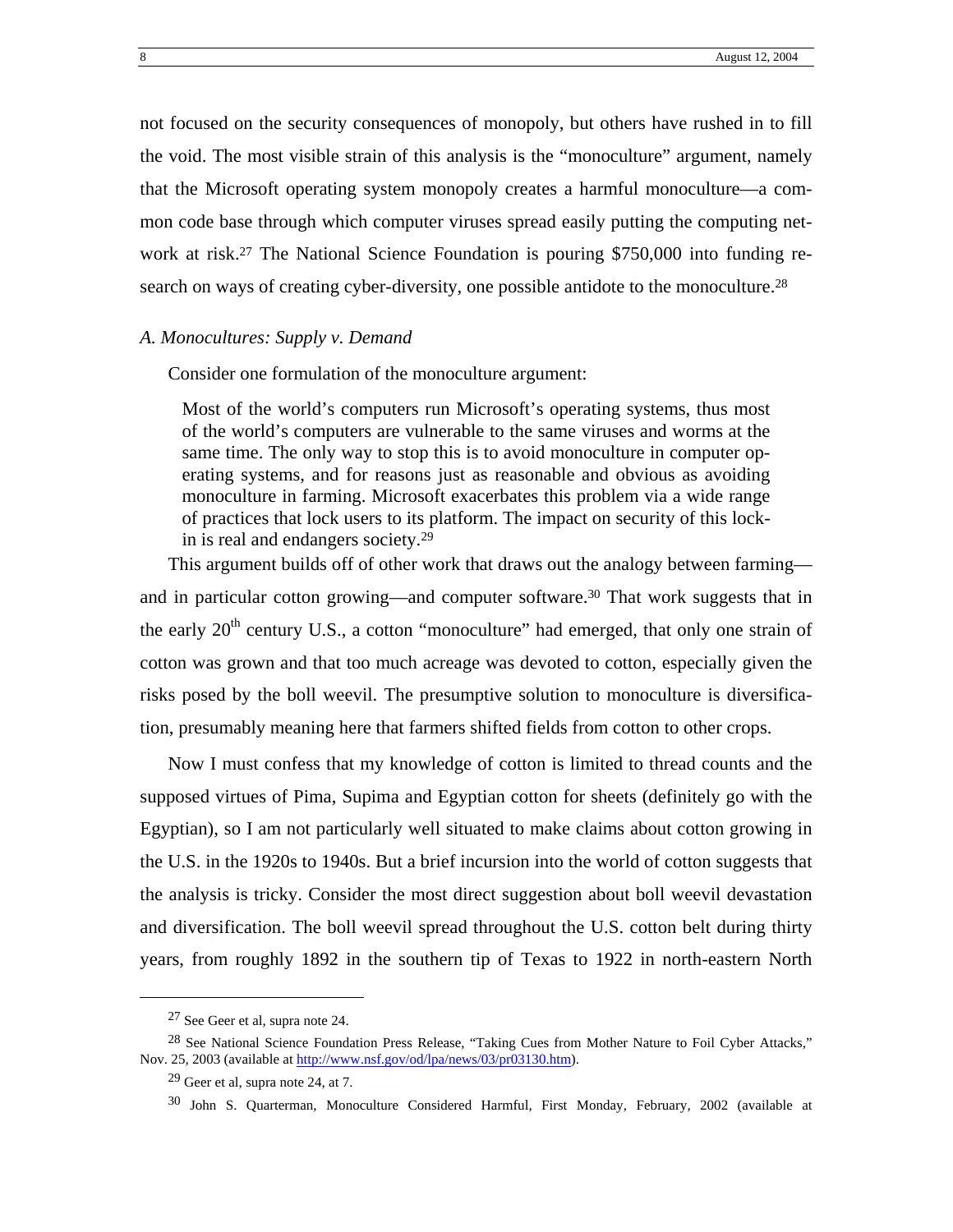Carolina[.31](#page-10-0) Between 1866 and 1892, harvested cotton acreage rose from 7,666,000 acres to 18,896,000 acres.[32](#page-10-1) Between 1892 and 1922, while the boll weevil worked its way across the Cotton belt, harvested cotton acreage rose to 31,361,000 acres. The number of bales produced rose as well, from 6.7 million bales in 1892 to 10.1 million in 1922. As a group, farmers were not exiting cotton growing at all, quite the opposite.

We can also look at the data slightly differently. Between 1909 and 1933 in the United States, cotton's share of planted acres fluctuates, but there is barely any net movement between 1909 (10.57%) and 1933 (10.78%).<sup>33</sup> Cotton does decline relatively during the Depression and World War II, and I don't begin to understand why that is, but it seems hard to trace any of this to the boll weevil.[34 W](#page-10-3)hile the boll weevil was spreading, cotton acreage was increasing in absolute terms and cotton held its own as measured against other crops until 1933. We dealt with the weevil by switching to early blooming cotton varieties<sup>35</sup> and by moving production to less humid locations.<sup>[36](#page-10-5)</sup>

Now one might say that this just makes the monoculture point, that switching varieties or growing on different land is an example of heterogeneity in action[.37](#page-10-6) But I think that the point is slightly different. The real point is about the cost of generating variety and how quickly adaptations can be made. Think of the point this way: do we need to have an existing stock of varieties in place to be drawn upon at the point where the dominant variety has been found to be wanting or does it suffice to implement just-in-time va-

http://www.firstmonday.dk/issues/issue7\_2/quarterman/).

<span id="page-10-1"></span><span id="page-10-0"></span><sup>&</sup>lt;sup>31</sup> See Harry Bates Brown & Jacob Osborn Ware, Cotton 203 ( $3<sup>rd</sup>$  ed. 1958).

<sup>32</sup> Historical Track Records, U.S. Department of Agriculture, National Agricultural Statistics Service, April, 2004, pp. 27-30.

<span id="page-10-2"></span> $33$  This is calculated using the data series for all planted crops, id. at 5, and the comparable series for cotton, id at. 28.

<span id="page-10-3"></span><sup>&</sup>lt;sup>34</sup> If the numbers are right—and they are sufficiently dramatic that they are difficult to believe—the change in U.S cotton industry in one year was startling. In 1932, roughly 36.5 million acres of cotton were planted and 35.9 million were harvested. In 1933, the corresponding figures were 40.2 million and *29.3 million*. And in 1934, the figures were 27.8 million and 26.8 million. In one season, the harvested numbers fell through the floor and plantings tracked that going forward. And it is unlikely that the change in harvested cotton in 1933 was due to the boll weevil or disease: productivity per harvested acres actually rose from 173.5 lbs. in 1932 to 212.7 lbs. in 1933 (presumably in part as a result of only harvesting the most productive fields). Id. at 28.

<span id="page-10-4"></span><sup>35</sup> Basil G. Christidis & George J. Harrison, Cotton Growing Problems 506 (1955).

<span id="page-10-5"></span> $36$  Brown & Ware, supra note 31, at 202.

<span id="page-10-6"></span><sup>37</sup> Neil Katyal made this point in his oral remarks on his paper at the conference.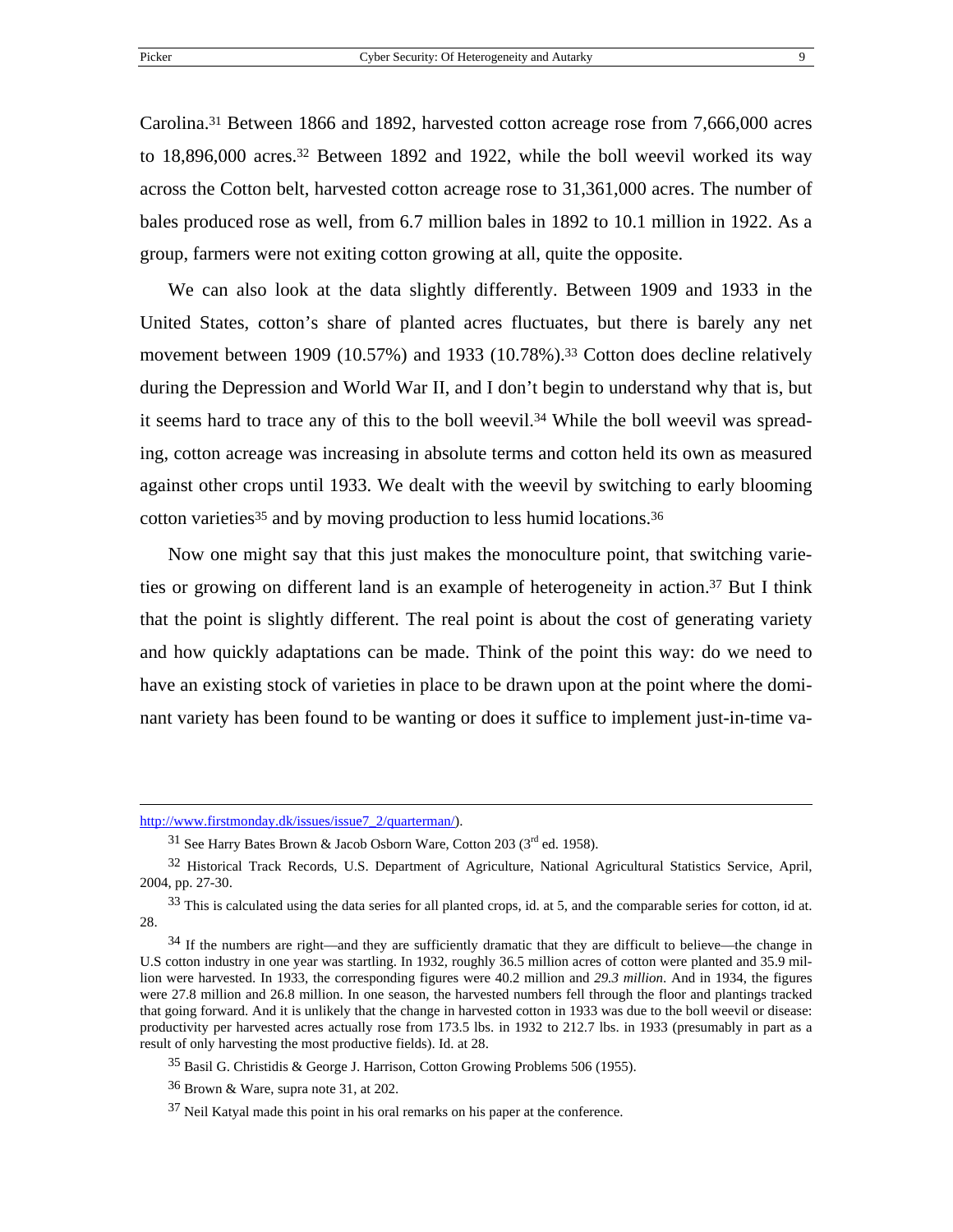riety, variety when and as we need it? This is a point about the speed of adaptation in the face of a threat.

But there is a more basic problem with the monoculture idea, at least in farming. For the individual farmer, growing multiple crops is a way of self-insuring against the failure of any one crop. Self-insurance may be sensible if more direct insurance markets are under-developed or aren't sustainable for any of the standard reasons that insurance markets are difficult to establish (adverse selection and moral hazard, for example). But fundamentally, the monoculture idea says nothing about how much cotton should be grown. While individual farmers might want to grow a mix of cotton and corn to self-insure against the boll weevil, we shouldn't grow corn if no consumer wants it.

The cotton-corn trade off is a great example of the difference between supply-side and demand-side substitutes. Cotton and corn might be supply-side substitutes for the individual farmer—grow one, grow the other, grow both (but also might not be, as we clearly just shifted cotton production across states). But for the consumer, cotton and corn are poor substitutes: we do not see magazines extolling the virtues of corn-silk sheets and no one suggests that you serve cotton as a side dish at your next July  $4<sup>th</sup>$  celebration. The monoculture notion completely ignores consumer demand: it is a supplyside production idea tailored to the individual farmer for use when insurance markets are incomplete.

#### *B. Heterogeneity and Autarky*

Those concerned about monoculture might respond to this by noting that individually rational decisions can be collectively foolish. In choosing a computer and an operating system, the individual may take into account some of the externalities associated with computers. So computer software is frequently discussed as having network externalities: for example, I benefit when other users have the same software, as it makes it easier for us to swap documents. Sheer number of users can give rise to less direct network externalities, as many users will support a greater variety of software.

Individual users probably pay little attention to whether they should seek to contribute to software diversity by using software that runs against the mainstream. Some individuals may value difference and choose accordingly and that would have the same con-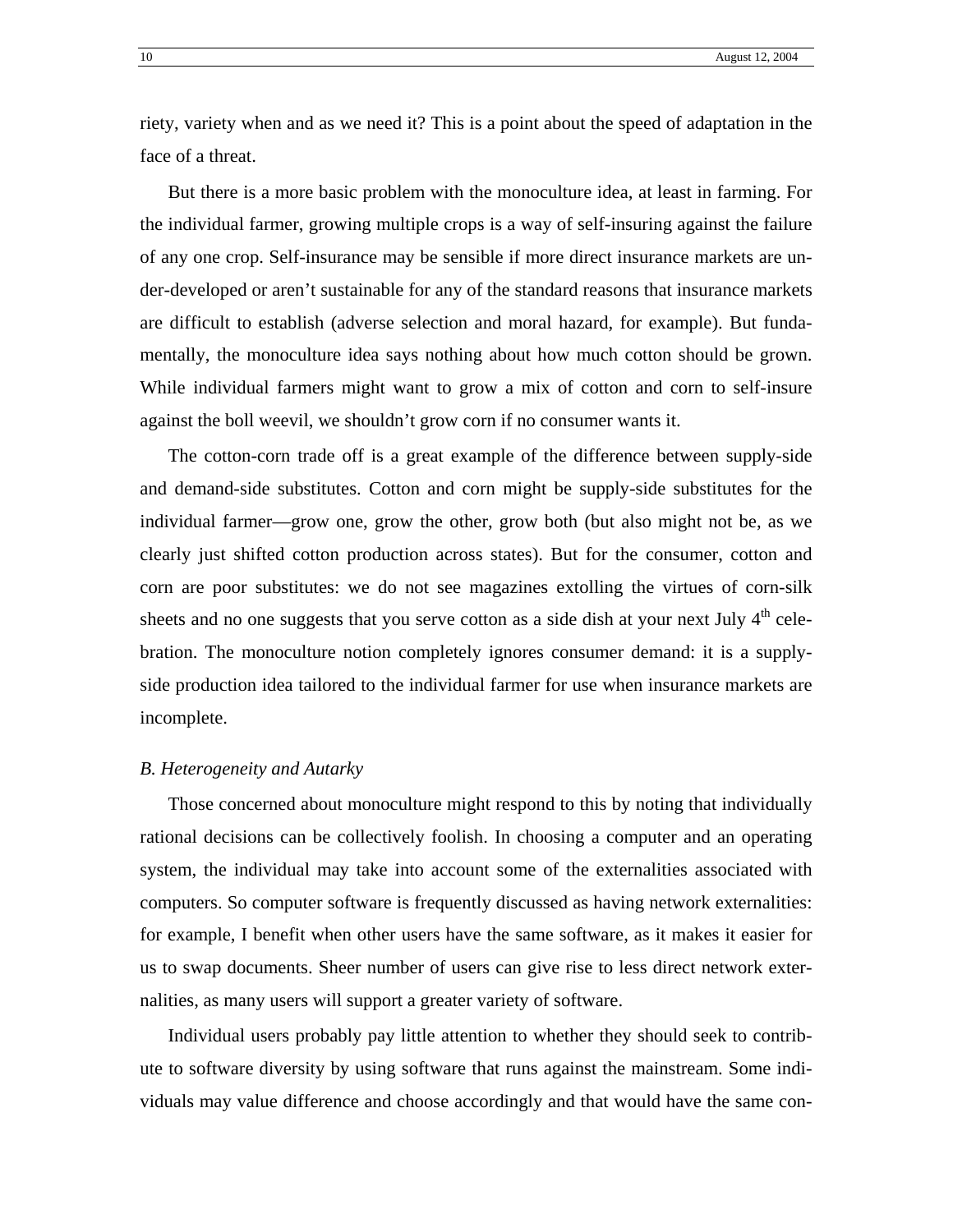$\overline{a}$ 

<span id="page-12-1"></span>sequence for increasing diversity in the installed base of computers. In contrast, largescale choosers might be more sensitive to diversity benefits. They might seek to minimize the chance of a correlated failure of their computer systems by sprinkling pockets of Linux and Macs in a Windows-dominant population.

This means, in an almost a double-negative fashion, that the disconnect between the monoculture argument and what consumers want shouldn't necessarily be dispositive against the monoculture argument. But there is another set of arguments to consider, in particular those organized around the ideas of interconnection and autarky. Interconnection is the great issue of modern network industries. We impose connection obligations on firms that control key bottleneck facilities and seek ways to simplify how those connections are made. So, to take quick examples:

- *Electricity*. As electricity generation ceased to be subject to substantial economies of scale, we moved to encourage merchant generation by imposing an open access regime on the electricity grid. Vertically-integrated grid owner/generators wouldn't be able to advantage their own generation over competing outside generation.[38](#page-12-0)
- *Telecommunications*. To switch from electricity to phones, under the Telecommunications Act of 1996, we imposed on telephone incumbents three key sharing obligations: they must interconnect with entrants, so that new customers of entrants can call the incumbent's customers; an entrant can buy telcom services from incumbents at wholesale prices for resale to the customers of the entrant; and, most onerous, entrants can mix and match pieces of the incumbent's network and other facilities at cost-based prices under the unbundled network elements regime.[39](#page-12-1)
- *Windows*. Interconnection is not only the dominant issue in traditional physical network industries. How the Windows operating system interconnected with other software was one of the key issues in the antitrust actions brought by the United

<span id="page-12-0"></span><sup>&</sup>lt;sup>38</sup> Promoting Wholesale Competition Through Open Access Non-Discriminatory Transmission Services by Public Utilities, 61 FR 21540, 21544 (1996), *substantially affirmed sub. nom.* Transmission Access Policy Study Group v. FERC, 225 F.3d 667 (D.C. Cir. 2000), *affirmed sub. nom.* New York v. FERC, 535 U.S. 1 (2002).

Telecommunications: Iowa Utilities and Verizon, 2002 Sup. Ct. Rev. 41 (2003).  $39$  47 USC § 251(d)(2). For discussion, see Douglas Lichtman & Randal C. Picker, Entry Policy in Local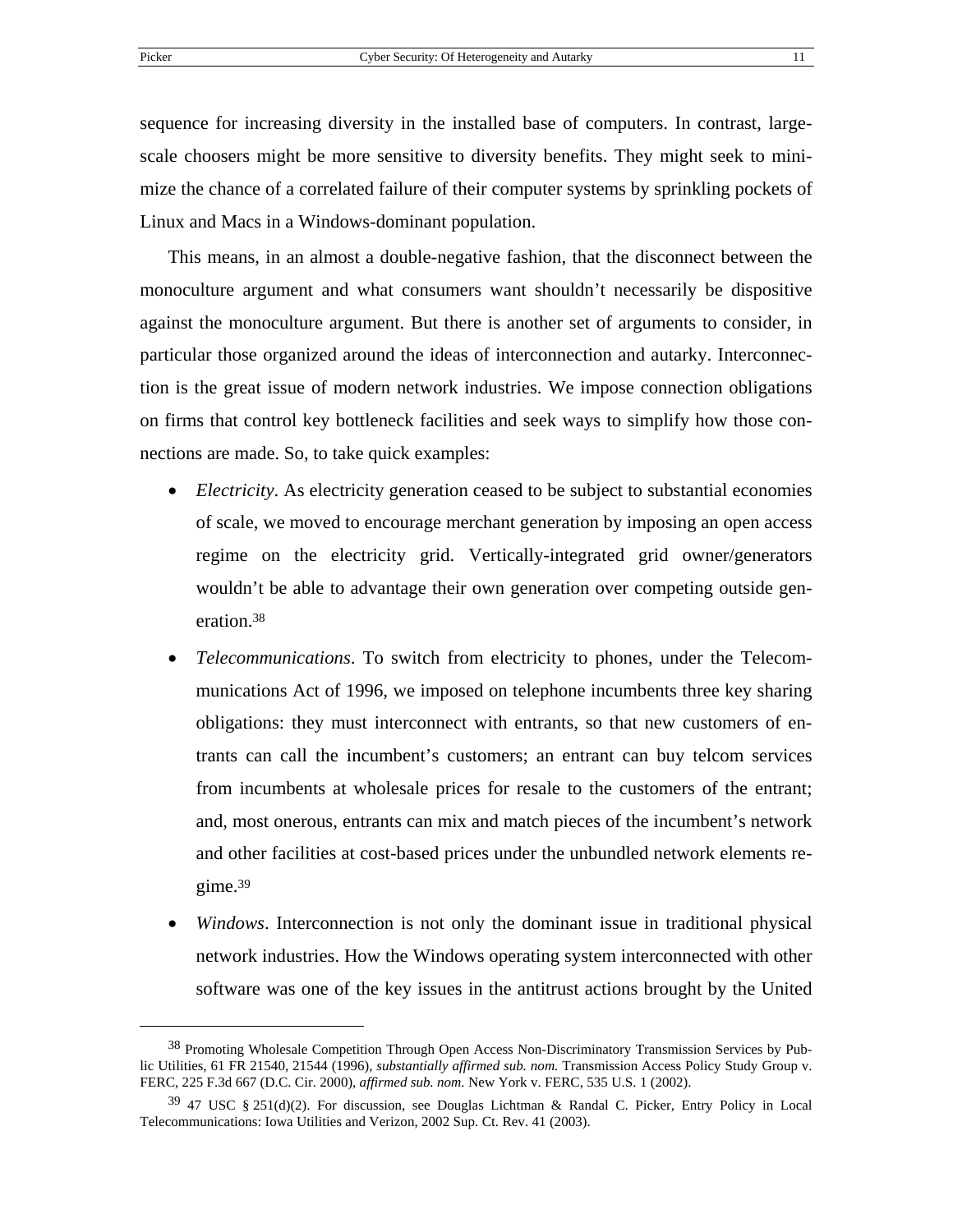States and the European Union against Microsoft. The consensual final judgment between the U.S. and Microsoft requires Microsoft to make available to third parties certain communications protocols to facilitate communications between thirdparty software and Windows.<sup>40</sup> The European Union case focused on two issues: bundling of the Windows Media Player with Windows and server interoperability, meaning, how well do computer servers communicate with Windows?

But as we should have guessed, there is a real downside to all of this connectivity: problems percolate quickly throughout an interconnected system, and problems that might have been just local disturbances end up everywhere. The August 14, 2003 power blackout in Canada and large chunks of the Eastern United States, which affected nearly 50 million people, emphasized again how a local problem—here overgrown trees in Northern Ohio—could spillover throughout the electricity grid.<sup>[41](#page-13-1)</sup>

The monoculture is another name for a homogenous, connected system. In the monoculture framework, heterogeneity is used as a barrier to the spread of a virus throughout a connected computer system. The anti-monoculture idea also taps into our sense of necessary biodiversity. It is reasonably straightforward to articulate possible benefits of biodiversity and to simulate those in a simple environment.[42 S](#page-13-2)ystems without sufficient diversity can be very brittle, especially as conditions change. An adaptation poorly matched to one environment may become the dominant adaptation as the environment changes.

But heterogeneity isn't equivalent to redundancy: if the University of Chicago Law School used only Windows computers, while Yale Law School used only Macintoshes, a Windows-only virus would decimate Chicago, and while Yale could continue to produce text, we know that the world would be a very different place without the Chicago papers.

communications: Iowa Utilities and Verizon, 2002 Sup. Ct. Rev. 41 (2003).

<span id="page-13-1"></span><span id="page-13-0"></span><sup>40</sup> Final Judgment, ¶ III.E (available at <http://www.usdoj.gov/atr/cases/f200400/200457.htm>).

<sup>41</sup> U.S.-Canada Power System Outage Task Force, Final Report on the August 14, 2003 Blackout in the United States and Canada: Causes and Recommendations p. 45 (April, 2004) ("After 15:05 EDT, some of [FirstEnergy]'s 345 kV transmission lines began tripping out because the lines were contacting overgrown trees within the lines' right-ofway areas. ... The loss of the Sammis-Star line triggered the cascade because it shut down the 345-kV path into northern Ohio from eastern Ohio. Although the area around Akron, Ohio was already blacked out due to earlier events, most of northern Ohio remained interconnected and electricity demand was high. This meant that the loss of the heavily overloaded Sammis-Star line instantly created major and unsustainable burdens on lines in adjacent areas, and the cascade spread rapidly as lines and generating units automatically tripped by protective relay action to avoid physical damage.")

<span id="page-13-2"></span><sup>42</sup> See Randal C. Picker, SimLaw 2011, 2002 U. Ill. L. Rev. 1019 (2002).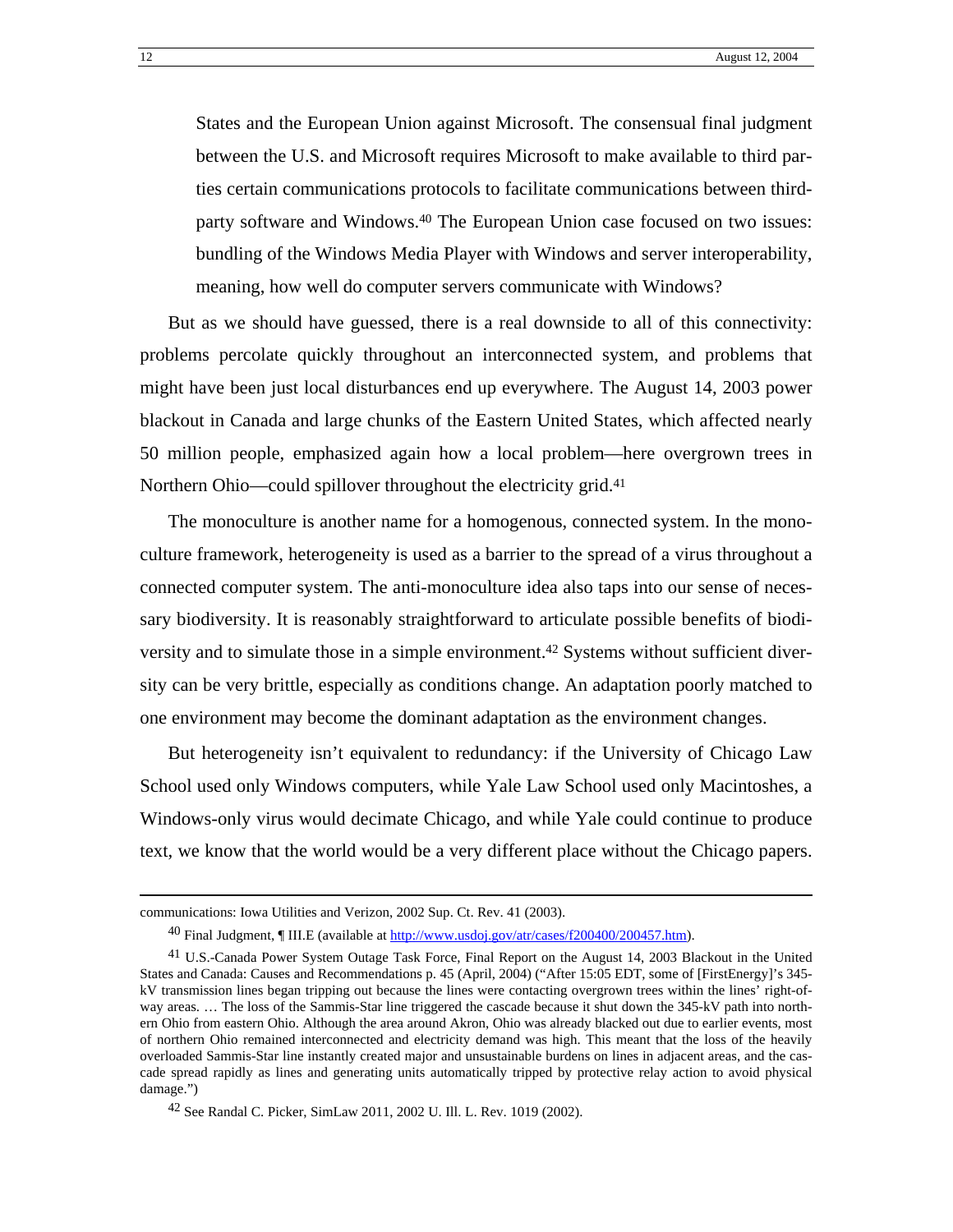1

As this example suggests, we can achieve redundancy through heterogeneity only if we have done a good job of matching the level of heterogeneity with the level of unique assets. So if Stanford Law School and Yale Law School are good substitutes, we could afford to have each school specialize in a computer operating system, so long as each specialized on a different operating system. In contrast, to ensure that we don't lose Chicago scholarship—a unique asset in the system in my world!—my Law School needs to create heterogeneity internally (most dramatically, my colleagues Richard Epstein and Cass Sunstein should each have at least one Windows machine, one Linux box and a Macintosh to ensure that not a single moment of writing time is lost).

And the last example suggests some of the complexities of using heterogeneity to achieve redundancy. How would we ensure that substitutes use different operating systems? Across-firm heterogeneity might arise spontaneously, as might be the case if we had two substantial choices, with perhaps a 60/40 market share. But unless the differentiated inputs are an important part of production—can you really write better papers on a Macintosh?—we shouldn't expect substitutes at the firm level to necessarily choose different substitutes in inputs, here different operating systems.

But heterogeneity may be a particularly clumsy approach to redundancy. Take two steps back on our path: we went from monoculture as connected homogenous computers to looking at a system of connected heterogeneous computers. Maybe we just need to sever the connection, to isolate computers and to head towards an autarkic computer network. Think Tom Cruise and the first Mission Impossible movie: Ving Rhames can't just hack into the CIA computer at Langley to get the NOC list, because the computer isn't on the network, so Tom has to dive in and hang from the ceiling.

Embracing isolation—disconnection or autarky—breaks the modern pattern of network industries. But interconnection is not always good and we need to focus on an optimal amount of interconnection. These are obviously not new points to professionals whose job is to engineer safety. So the Nuclear Regulatory Commission has regulations that address how safety-related computer systems need to be isolated or send-only[.43](#page-14-0) At

<span id="page-14-0"></span><sup>&</sup>lt;sup>43</sup> See "NRC Issues Information Notice on Potential of Nuclear Power Plant to Worm Infection," NRC Press Release No. 03-108 (September 2, 2003).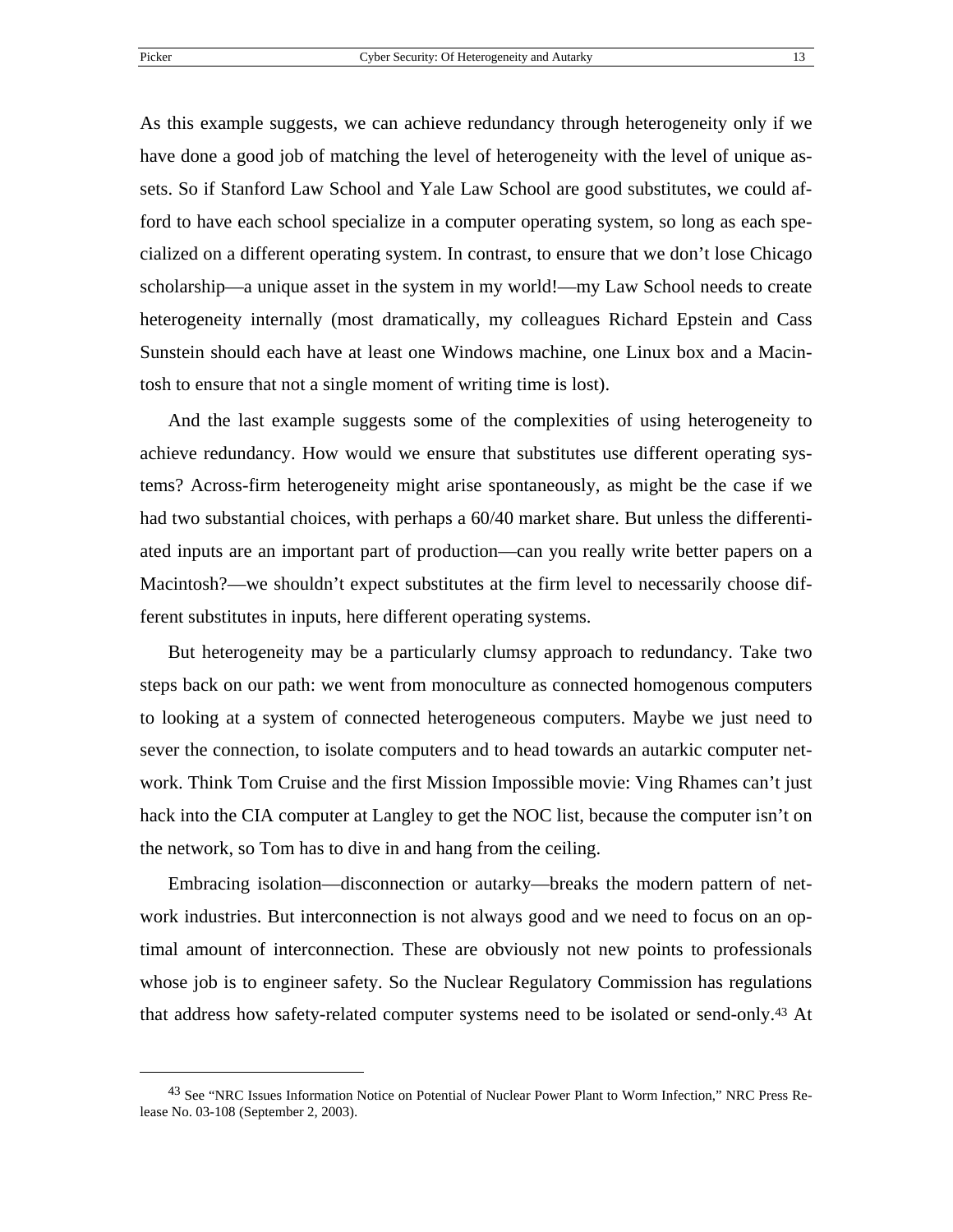<span id="page-15-2"></span>the same time, the regulatory push towards electricity generator neutrality is precisely about making better information available to outsiders about the state of the transmission grid. If done poorly, however, requiring interconnections for competitive purposes may create security problems.[44](#page-15-0)

The extent of autarky is a choice, and in some cases, we have reduced the degree of autarky in critical systems by moving more communications onto the public Internet. In many critical infrastructure industries, equipment is operated and assessed through SCADA systems (supervisory control and data acquisition systems). The SCADA system are the eyes-and-ears of these systems, and systems that once ran on closed, isolated networks—autarkic networks—are migrating to the Internet.<sup>45</sup> Moving control systems back to separate communications networks—so-called "out-of-band" management—is one of the approaches being considered by government officials to enhance cyber security.[46](#page-15-2)

So here is the question: should we buy redundancy through heterogeneity or through autarky (isolated systems)? Heterogeneity and autarky are substitutes, but quite imperfect substitutes. At an abstract level, we would need to do a social cost-benefit analysis on the costs of redundancy as compared to our tolerance for downtime and then figure out the different ways in which we might implement the same level of redundancy.

Try this: we can have ten connected computers running different operating systems or ten isolated computers running Windows. We know that it is cheap to make the next computer, quite expensive to make the next operating system. Meaningful variety in connected computers is quite expensive, if that means creating different operating systems. This is expensive redundancy. Simply creating the operating systems would be quite expensive; adding the associated software ecosystems—the actual application programs that do something—would make the costs extraordinarily high. In contrast, we can isolate ten computers running the same operating system for next to nothing. And of course this

1

<span id="page-15-0"></span><sup>44</sup> See National Security Telecommunications Advisory Committee, Information Assurance Task Force, Electric Power Risk Assessment ("Although not all utilities have an interface between the control center and the corporate information system, the distinct trend within the industry is to link the systems to access control center data necessary for business purposes. One utility interviewed considered the business value of access to the data within the control center worth the risk of open connections between the control center and the corporate network.") (available at [http://www.ncs.gov/n5\\_hp/Reports/EPRA/electric.html](http://www.ncs.gov/n5_hp/Reports/EPRA/electric.html)).

<span id="page-15-1"></span><sup>45</sup> National Strategy to Secured Cyberspace, supra note 5, at 32.

<sup>46</sup> Id. at 31. See also Robert Lemos, "Sprint touts off-Net networks," CNET News.com, July 22, 2004 (available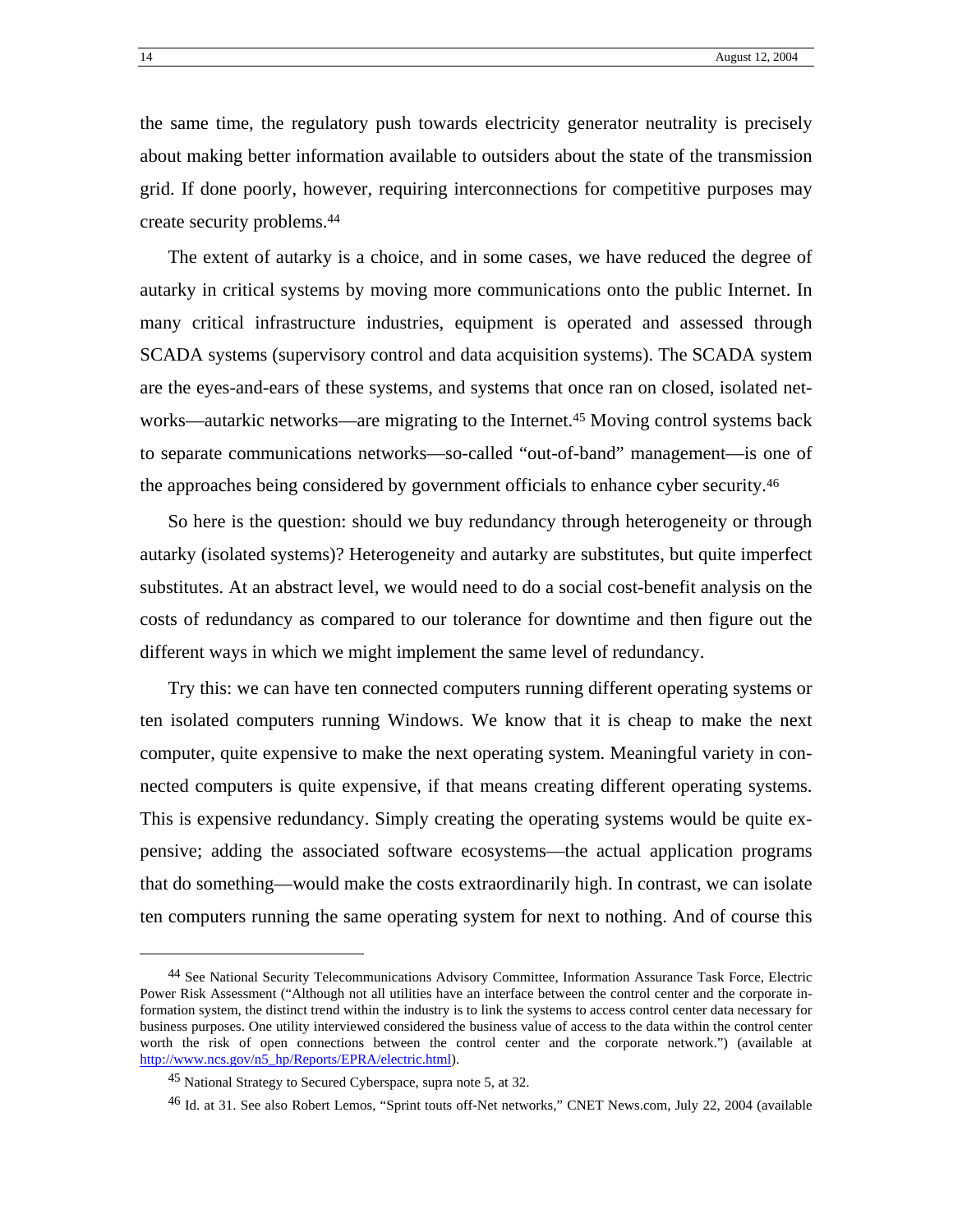overstates the cost of autarkic redundancy. Software and data have a zero marginal cost and computer infections don't affect monitors and CPUs. We are really talking about re-dundant hard disks, and even an infected hard disk can be wiped clean and reused.<sup>[47](#page-16-0)</sup>

Autarky works best for critical infrastructure, where we can invest the resources required to have isolation and parallel independent communication paths. Autarky addresses cyber-terrorism, but autarky makes little sense to dealing with cyber-crime. We cannot very well tell Amazon.com to take its servers off the network to "solve" its cybercrime problems. Amazon lives and dies on the state of the public network. But Amazon also is a good example of the distinction between critical and non-critical assets. I would find it disruptive if Amazon were offline for a month, but we have many good substitutes for Amazon (BN.com, physical bookstores, books that I already own, libraries). Take the electricity system offline for a month, and much of our current infrastructure—almost of all which runs off of electricity—starts to break down.

#### *C. The Cost of Engineering Heterogeneity*

We can now circle back to the core remedies suggested in the monoculture literature, namely, mandatory porting of Office and Internet Explorer to other platforms and a 50% cap on the market share of Windows:

• "Instead, Microsoft should be required to support a long list of applications (Microsoft Office, Internet Explorer, plus their server applications and development tools) on a long list of platforms. Microsoft should either be forbidden to release Office for any one platform, like Windows, until it releases Linux and Mac OS X versions of the same tools that are widely considered to have feature parity, compatibility, and so forth.["48](#page-16-1)

at [http://news.com.com/2102-7355\\_3-5280148.html](http://news.com.com/2102-7355_3-5280148.html)).

<span id="page-16-0"></span><sup>&</sup>lt;sup>47</sup> And, for better or worse, the telecommunications bubble has created much redundant infrastructure, making it much cheaper now to create separate, isolated communications networks, with some estimates suggesting that only 3% of the fiber in the ground is being used. See Yochi J. Dreazen, "Behind the Fiber Glut," The Wall Street Journal, September 26, 2002.

<span id="page-16-1"></span><sup>48</sup> See Geer et al, supra note 24, at 18.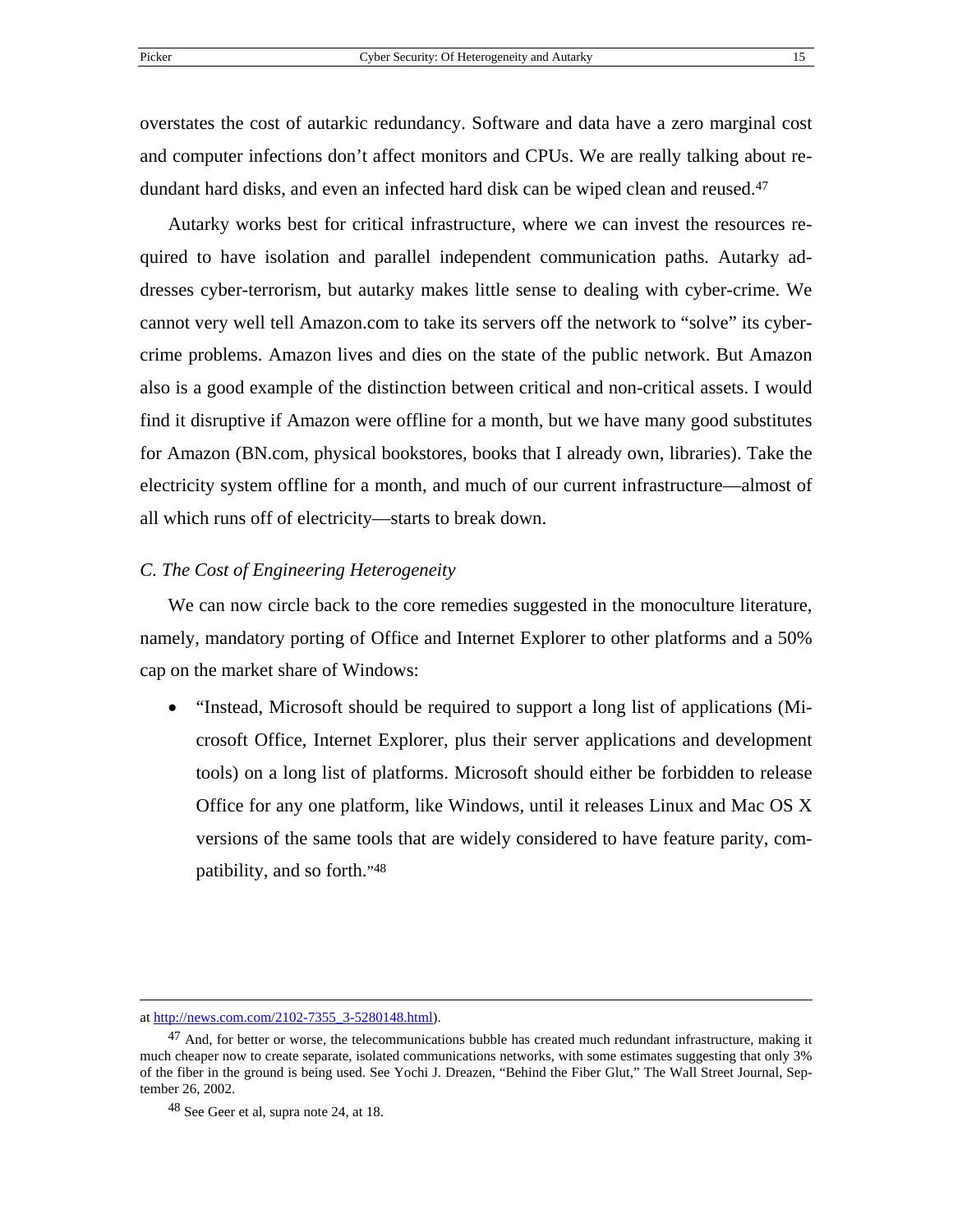• "A requirement that no operating system be more than 50% of the installed base in a critical industry or in a government would moot monoculture risk.["49](#page-17-0)

Mandatory porting of Office to "a long list of platforms" is an almost certainly an extraordinarily expensive way to seek heterogeneity, and one with no assurance of achieving the end in mind. Microsoft would be required to invest resources in creating a Linux version of Windows independent of any possible consideration of the economic returns from doing so. This remedy was suggested in the remedial phase of the U.S. antitrust case and was squarely rejected by the government "as far beyond the violations found.["50](#page-17-1) So we won't impose a mandatory porting obligation as an antitrust remedy. And, in *Trinko*, the Supreme Court recently narrowed the circumstances under which a dominant firm might have an independent antitrust duty to deal with a rival, so we won't get porting through antitrust.[51](#page-17-2) This would require federal legislation and that would raise other issues. The possible Taking Clause claims associated with the duty-to-deal obligations in telecommunications and electricity have never been fully litigated, and a porting obligation might be far more onerous than those obligations.

It also might not work and this takes us back to the cotton-corn discussion. Consumers might continue to purchase Windows even with Office ported to Linux. After all, Office has been available on the Mac OS for sometime and we don't see consumers heading in droves to the Mac. Office is just one piece—a key piece to be sure—of the Windows ecosystem.

But the point of the second remedy—limiting the market share of Windows to 50% in critical industries—is to make sure that other OSs thrive when they would not otherwise. Assume that we can surmount the question of which industries are critical—though we

 $\overline{a}$ 

<span id="page-17-1"></span><span id="page-17-0"></span><sup>49</sup> Id. at 19.

<sup>50</sup> See Response of the United States to Public Comments on The Revised Proposed Final Judgment ¶¶ 433-34 (February 27, 2002) ("The Court of Appeals did not find that Microsoft's unlawful actions created the barrier to entry. The United States crafted the [Revised Proposed Final Judgment] to restore the competitive conditions in the market that were impeded by Microsoft's actions, allowing consumers, software developers, OEMs, and others to make decisions based on the competitive merit of their options. In this way, the market will determine whether particular products will erode the applications barrier to entry. The commentors' and Litigating States' proposal, however, goes far beyond the violations found by imposing on the market a porting requirement for Office that substitutes for competition on the merits and preordains the market outcome.")

<span id="page-17-2"></span><sup>51</sup> Verizon Communications Inc. v. Law Offices of Curtis V. Trinko, LLP, 124 S.Ct. 872 (2004).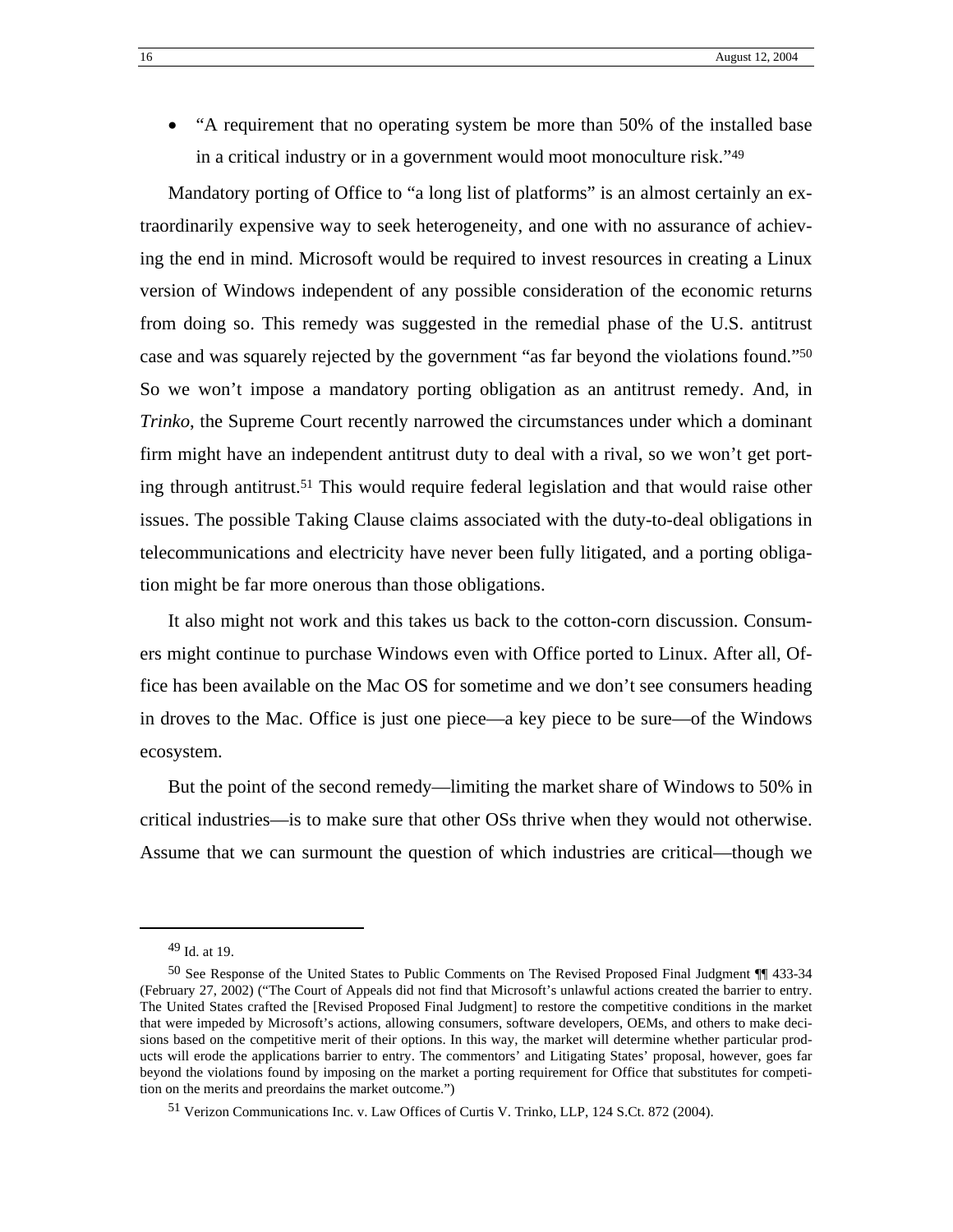have struggled with that question for as long as we have had regulated industries<sup>52</sup>—and turn to the merits of the proposal. Given the advantages of autarky over heterogeneity, we should be focusing on the marginal benefit that we would achieve in a more heterogeneous environment.

How many operating systems would we need to mitigate the monoculture problem? If we were a bi-culture or a tri-culture, would that be sufficient? Unsurprisingly, Microsoft believes otherwise having taken the position that a truly diverse operating system culture would require thousands of operating systems.<sup>53</sup> The 50% cap in the monoculture literature is just asserted without any reason being offered to believe that the limit would actually be effective.

And to take the cyber-security question seriously, we need to switch from sport hackers seeking an idiosyncratic version of fame if not fortune, to cyber-terrorists intent upon taking down key infrastructure. Sport hackers probably just seek attention and dislike Microsoft, so for them, Windows is the natural target. As other operating systems grew in market share, they might become attractive targets as well.<sup>54</sup>

Dedicated cyber-terrorists would take into account the organization of the network and the number of operating systems at work.[55 A](#page-18-3) cascading failure—a failure that starts with one node and propagates out throughout the network as loads are redistributed—is most likely to occur if the loads are distributed unevenly across the network and the node that fails first has a relatively high load.[56](#page-18-4) An attacker seeking to bring down the entire system—power grid or Internet, for example—might naturally concentrate her attack on

1

<span id="page-18-0"></span><sup>52</sup> New State Ice Co. v. Liebmann, 285 U.S. 262 (1932) (considering whether ice business in Oklahoma was a public business and therefore appropriately subject to state regulation).

<span id="page-18-1"></span><sup>53</sup> Warning, supra note 24 ("[Scott Charney, chief security strategist for Microsoft] says monoculture theory doesn't suggest any reasonable solutions; more use of the Linux-source operating system, a rival to Microsoft Windows, might create a 'duoculture,' but that would hardly deter sophisticated hackers. True diversity, Charney said, would require thousands of different operating systems, which would make integrating computer systems and networks nearly impossible. Without a Microsoft monoculture, he said, most of the recent progress in information technology could not have happened.")

<span id="page-18-3"></span><span id="page-18-2"></span><sup>54</sup> Whittaker, supra note 24.

<sup>55</sup> Hackers already write malware that infects across multiple platforms. See, e.g., the description of the Virus {Win32,Linux}/Simile.D available at <http://securityresponse.symantec.com/avcenter/venc/data/linux.simile.html>.

<span id="page-18-4"></span><sup>56</sup> Adilson E. Motter & Ying-Cheung Lai, Cascade-based attacks on complex networks, 66 Physical Review E 065102(R) (2002).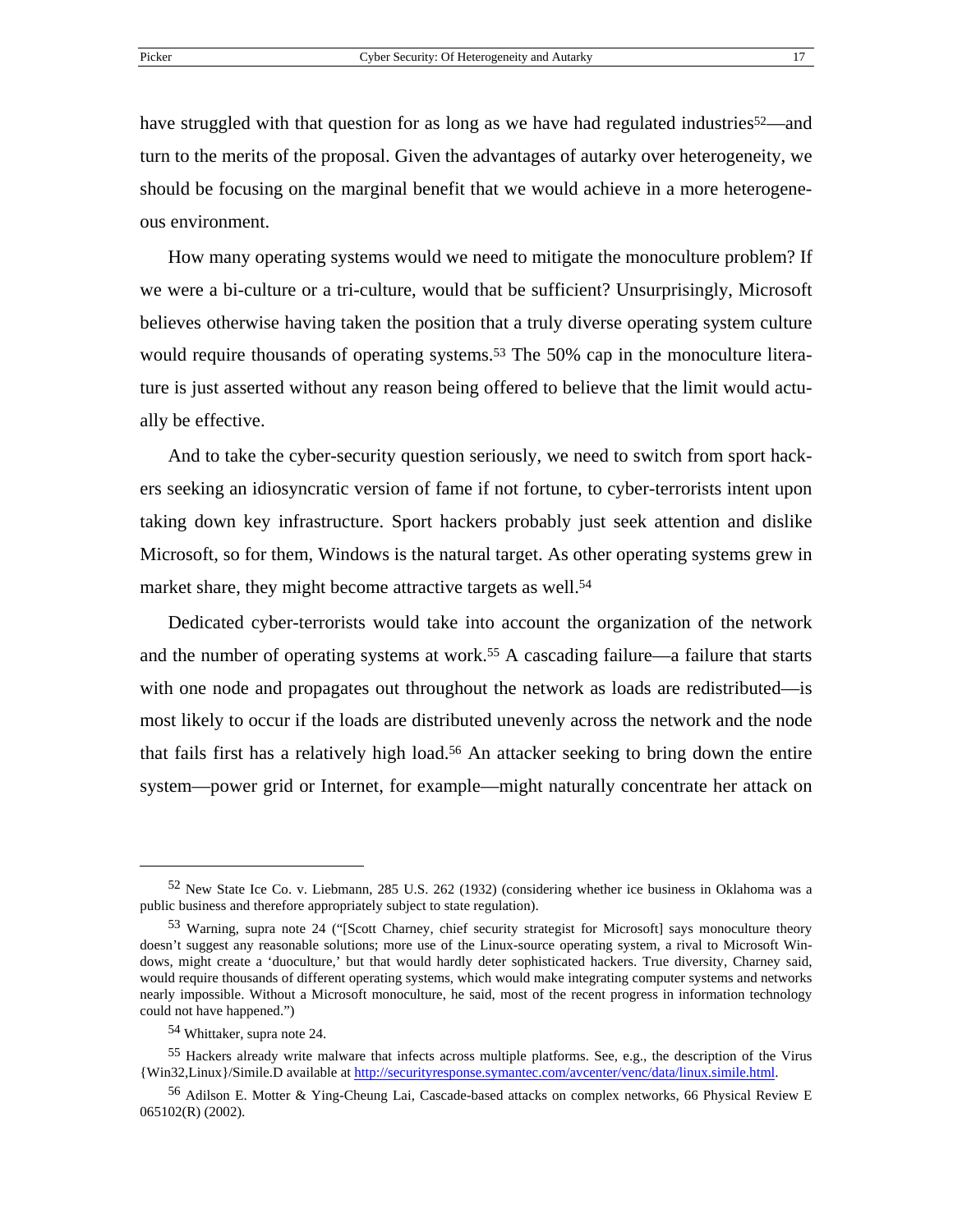<span id="page-19-3"></span>key nodes, perhaps the root servers in the case of the Internet[.57](#page-19-0) And a cyber-attack that relied on congestion, as occurs in a typical denial-of-service attack,<sup>58</sup> would almost certainly seek to exploit any substantial operating system.

In sum, I see little reason to think that a strategy of forced heterogeneity in operating systems would yield meaningful returns at any acceptable cost. This really would be market engineering of a particular sort, and would seem to have more traditional responses available that will do a better job of creating meaningful redundancy and cybersecurity. We have frequently isolated networks from other networks—a strategy of disconnection or autarky—and I see little reason to think that we should not continue that policy in preference to a strategy of forced heterogeneity.

#### **II. Understanding Computer Software Product Quality**

If we are likely to continue to have a monoculture in operating systems—and not just in operating systems, as, for example, Cisco's market share of high-end routers has been running in the 65 to 70% range<sup>59</sup>—what, if anything, can the legal system do to improve software quality? Microsoft gets a lot of attention, but as the Department of Homeland Security's cyber security bulletins make clear, Microsoft isn't the only company that produces software with vulnerabilities, far from it in fact. For me, at least, the more relevant question is what is the relationship between software quality and the liability rules that relate to it? And what should be the source of the liability rules: voluntary contract, default or mandatory warranties tied to contract, or perhaps tort?

We should start with a typical Microsoft End User License Agreement, the basic contract between Microsoft and those using its software. Microsoft disclaims all warranties to the maximum extent permitted by law, seeks to limit any possible damages and seeks to limit any other possible remedies.<sup>60</sup> For Microsoft to be held liable for software defects, an end-user would have to surmount these contractual barriers. Of course, produc-

1

<span id="page-19-0"></span><sup>57</sup> See Whittaker, supra note 24, at 2.

<span id="page-19-2"></span><span id="page-19-1"></span><sup>58</sup> See, e.g., CERT Advisory CA-1998-01 Smurf IP Denial-of-Service Attacks.

<sup>59</sup> Marquerite Reardon, "Cisco bets on new high-end router," CNET News.com, May 24, 2004 (available at [http://news.com.com/2102-1033\\_3-5218356.html](http://news.com.com/2102-1033_3-5218356.html)).

<sup>60</sup> See End-User License Agreement for Microsoft Software § 8 (available at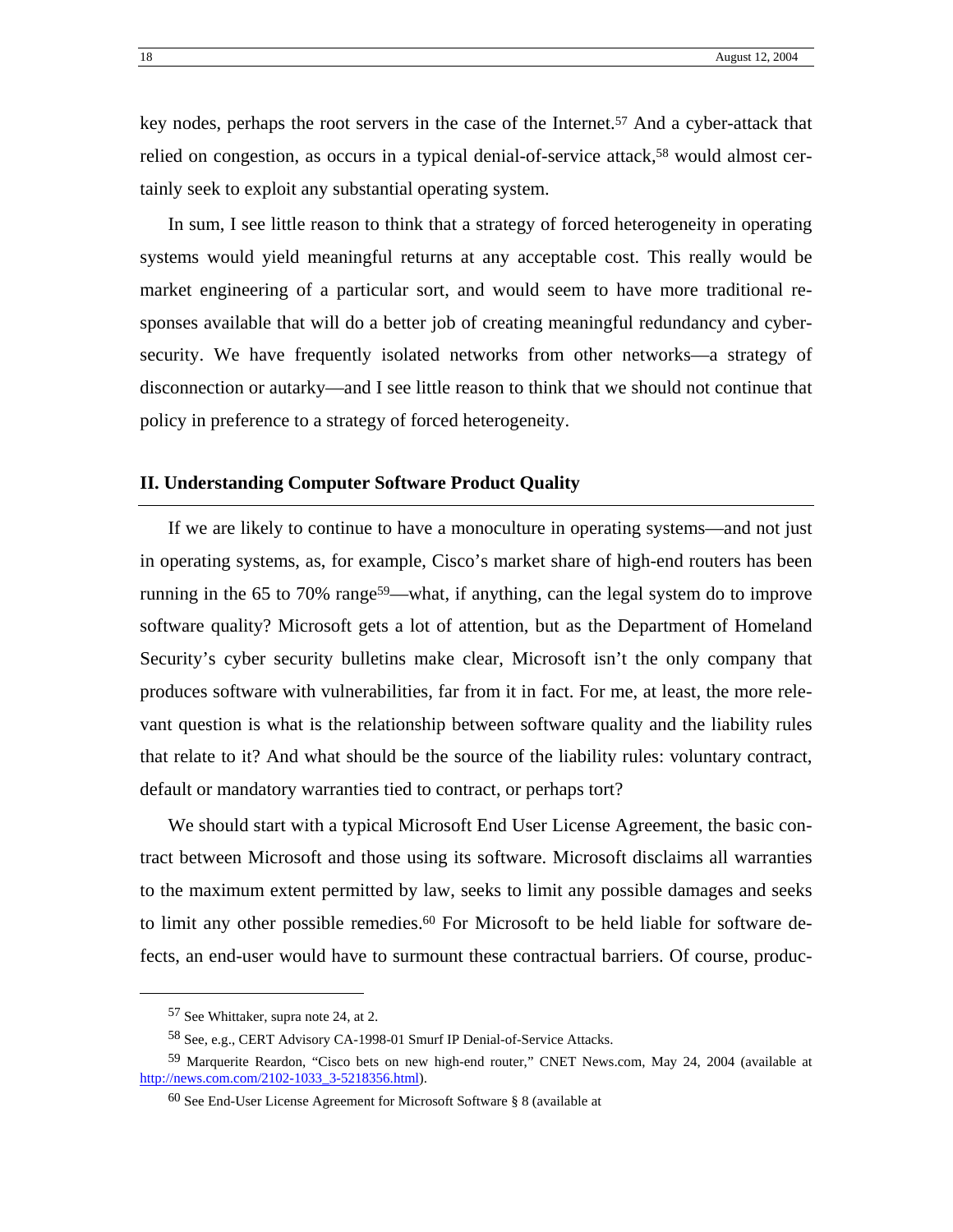ers have been disclaiming warranties for some time but only with limited success in the face of judges willing to expand tort doctrines of product liability. In *Henningsen v.*  Bloomfield Motors, Inc.,<sup>61</sup> the New Jersey Supreme Court ran right over a warranty disclaimer, in, as my colleague Richard Epstein puts it, "inaugerat[ing] the modern age of products liability.[62](#page-20-1)

Torts liability here would be especially tricky, as we will frequently have three parties to consider: Microsoft, as producer of the software; the hacker, who has created the virus or worm; and the harmed end-user, who very well may have contributed to the harm by clicking when he shouldn't have done so. We would need to sort through complex tort doctrines relating to causality, the intervention of third parties and basic questions regarding strict liability, negligence and contributory negligence. These are not sure winners for Microsoft, as key infrastructure providers have been held liable even in the face of malicious acts by third parties that might naturally be understood to be the actual source of the harm. So the railroad was held liable in *Brauer* when it struck a horsedrawn wagon and thieves made off with empty barrels and a keg of cider.[63 A](#page-20-2)nd Consolidated Edison was held liable for damages resulting from looting and vandalism when its gross negligence allowed the lights to go out in New York City in 1977.[64](#page-20-3) But these issues, while critical for anyone seeking to impose liability on software providers, are not my target here and I will instead consider how liability rules influence software quality and software adoption decisions.

#### *A. Consumer Software Adoption with Full Liability*

Start with a system of full liability: Microsoft would be liable for the harms that result from its products. With full liability, how would consumer behavior change? A key issue

 $\overline{a}$ 

[http://www.gotdotnet.com/team/clr/samples/eula\\_clr\\_cryptosrc.aspx](http://www.gotdotnet.com/team/clr/samples/eula_clr_cryptosrc.aspx)).

<span id="page-20-1"></span><span id="page-20-0"></span><sup>61 161</sup> A.2d 69 (1960).

<sup>62</sup> Richard A. Epstein, Modern Products Liability Law 50 (1980). To put it mildly, Richard is skeptical of the path launched by *Henningsen*: "However popular the *Henningsen* approach might be today, it remains clearly flawed in all its essentials." Id. at 53 (footnote omitted). For additional discussion in the context of software, see Peter A. Alces, W(h)ither Warranty: The B(l)oom of Products Liability Theory in Cases of Deficient Software Design, 87 Cal. L. Rev. 269, 287-88 (1999).

<span id="page-20-3"></span><span id="page-20-2"></span><sup>63</sup> Brauer v. New York Cent. & H.R.R. Co., 103 A. 166 (N.J. Ct. Errors and Appeals, 1918).

<sup>64</sup> Food Pagent, Inc. v. Consolidated Edison Co., 429 N.E.2d 738 (N.Y. 1981); Koch v. Consolidated Edison Co. of New York, Inc., 468 N.E.2d 1 (N.Y. 1984).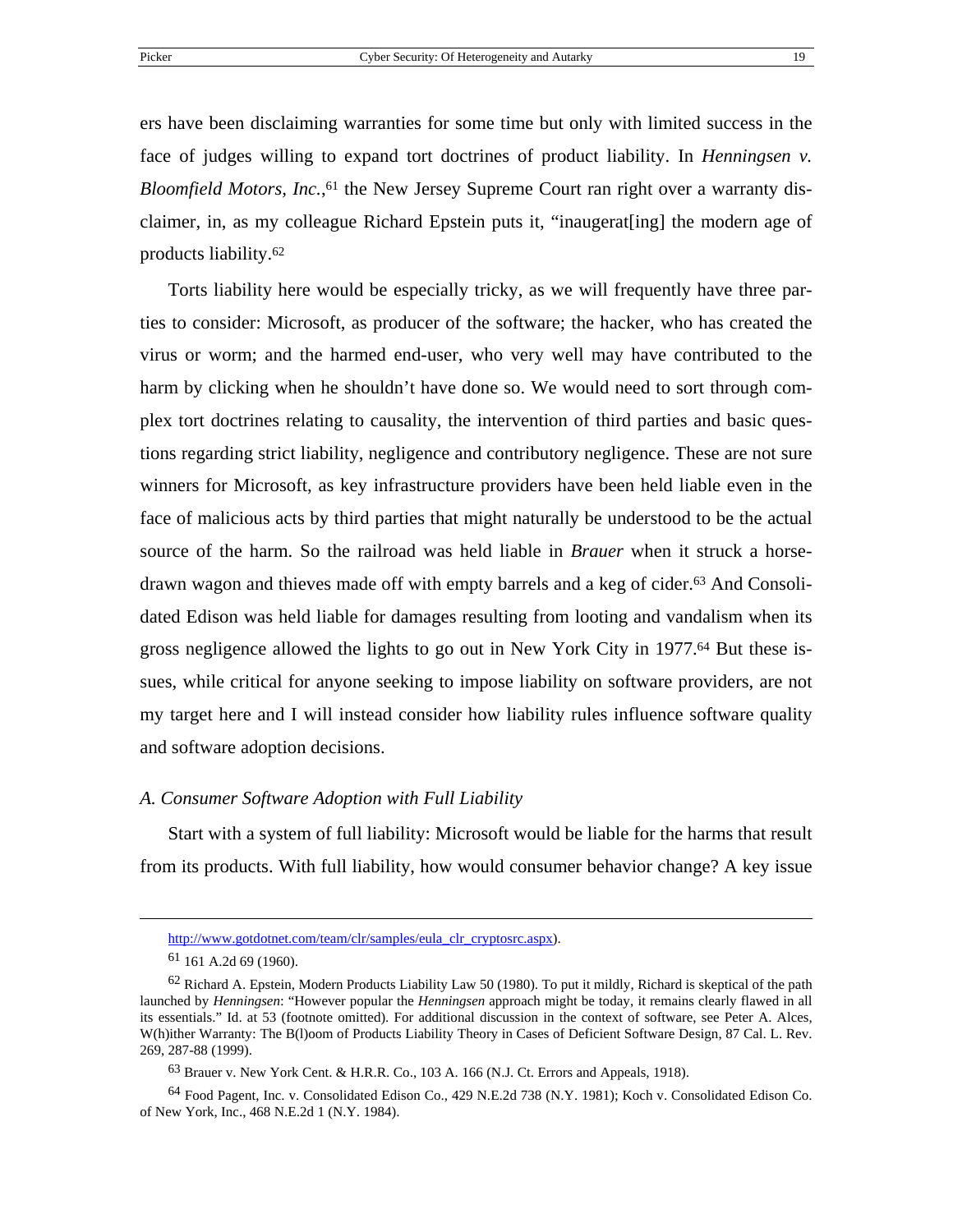for consumers of software is what version of a product to purchase. Street "wisdom" has it that Microsoft doesn't get its products right until at least the third version, so a prudent user may wait before jumping in. When Microsoft issues a new version of Windows, you are frequently advised to wait until the first service pack is issued before embracing the new operating system. In each case, the consumer trades off the benefits of the new product against the costs of that product. Those costs include the actual purchase price, the hassle of making changes but also should include the expected costs associated with buggy software. Buggy software costs include downtime from software that works poorly, the cost of installing frequent patches and the possible costs of a hacker harming your computer system.

A consumer compares the benefits of the new software against these costs in making a purchase/installation decision. These benefits and costs are private information, known only to the individual consumer. Hacker insurance—actual insurance or de facto insurance imposed under the guise of product liability—could change that decision, as the consumer would no longer face the hacking costs. Such is the nature of insurance: the insured rationally ignores real social costs. As a society, for given software, we want consumers to wait for revised software or not install the software at all if the full social costs of the software exceed the benefits.

Mandatory full insurance—put differently, broad products liability—would result in over-consumption of the software. In a competitive market, mandatory insurance would result in a cross-subsidy from one set of consumers to another. Consider a simple example to make this point.

We have two types of consumers. C1 values the software in question at a benefit of \$200 and has hacking costs of \$0. C2 values the software at \$20 and has hacking costs of \$50. We have 9 C1's and 1 C2. It costs \$50 to make the software and nothing to make each copy. Use a zero profit condition to define a competitive outcome. Full costs if all ten consumers buy the software are \$100. The social benefit from the software is 9\*200 + 20, or 1820 against costs of \$100, so we should build the software. If we sell ten copies, then a price of \$10 per copy would cover the costs of the software. At that price, all ten consumers would buy and the net gain from the software would be \$1720.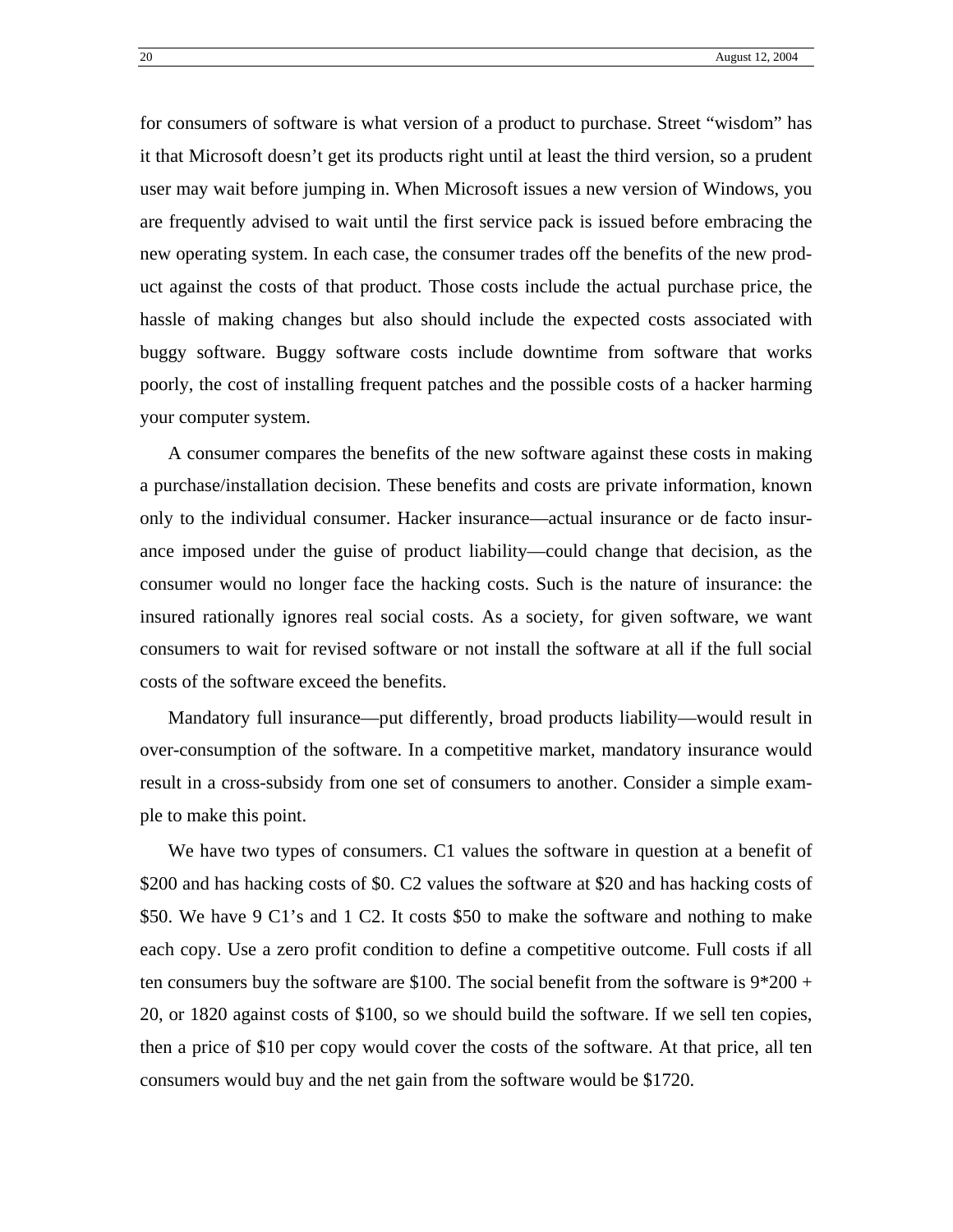But without bundled mandatory insurance we would do better. C2 wouldn't buy and we would have costs of \$50, benefits of \$1800 and net benefits of \$1750. The bundled "insurance" is worthless to the C1 type consumers and when required, we have overconsumption by C2s—a social loss—plus a cross-subsidy running from the C1s to C2 to boot.

#### *B. Quality Investment and Full Liability*

Mandatory insurance affects investment in product quality in a number of interesting ways. So, to continue the example, suppose that Microsoft could spend \$10 to re-design Windows to eliminate all of the hacking costs. From a standpoint of overall social welfare, we would like this to happen: C2 values the software at \$20 but faces hacking costs of \$50. We could eliminate those costs by spending \$10. Will Microsoft do so?

No, at least not if we assume that Microsoft is just selling one product and therefore must sell the same quality product to each consumer. Our C1 consumers don't value the higher quality product: they don't face any hacking costs and would not want to pay a penny more for a better product that lowers hacking costs. If Microsoft spent \$60 to make the software—the original \$50 cost, plus the additional \$10 to eliminate hacking costs then Microsoft would need to charge \$6 a copy to cover its costs, assuming that all ten consumer bought a copy of Windows. C1s would end up with a net benefit of \$194 (\$200 – \$6). An operating system entrant facing the same costs could build the \$50 version of the product and cover its costs selling only to the 9 C1s at a price of \$5.55, making the C1s better off. (Obviously, if Microsoft could sell two versions of the product it could separate the market and it would then make the \$10 investment. So low-quality Windows would sell for \$5, high quality for \$15, C1s would buy low and C2 would buy high.)

How would mandatory insurance change these decisions? Again, if Microsoft sells only one version of Windows, mandatory insurance "solves" the quality underinvestment problem. Recall how the prior example worked. With bundled insurance, Microsoft's total costs were \$100, the \$50 product cost and the \$50 insurance payment for C2's hacking harms. Microsoft could lower those costs by spending the \$10 to eliminate C2's hacking costs, so that total costs dropped to \$60. With mandatory insurance, Microsoft would do this.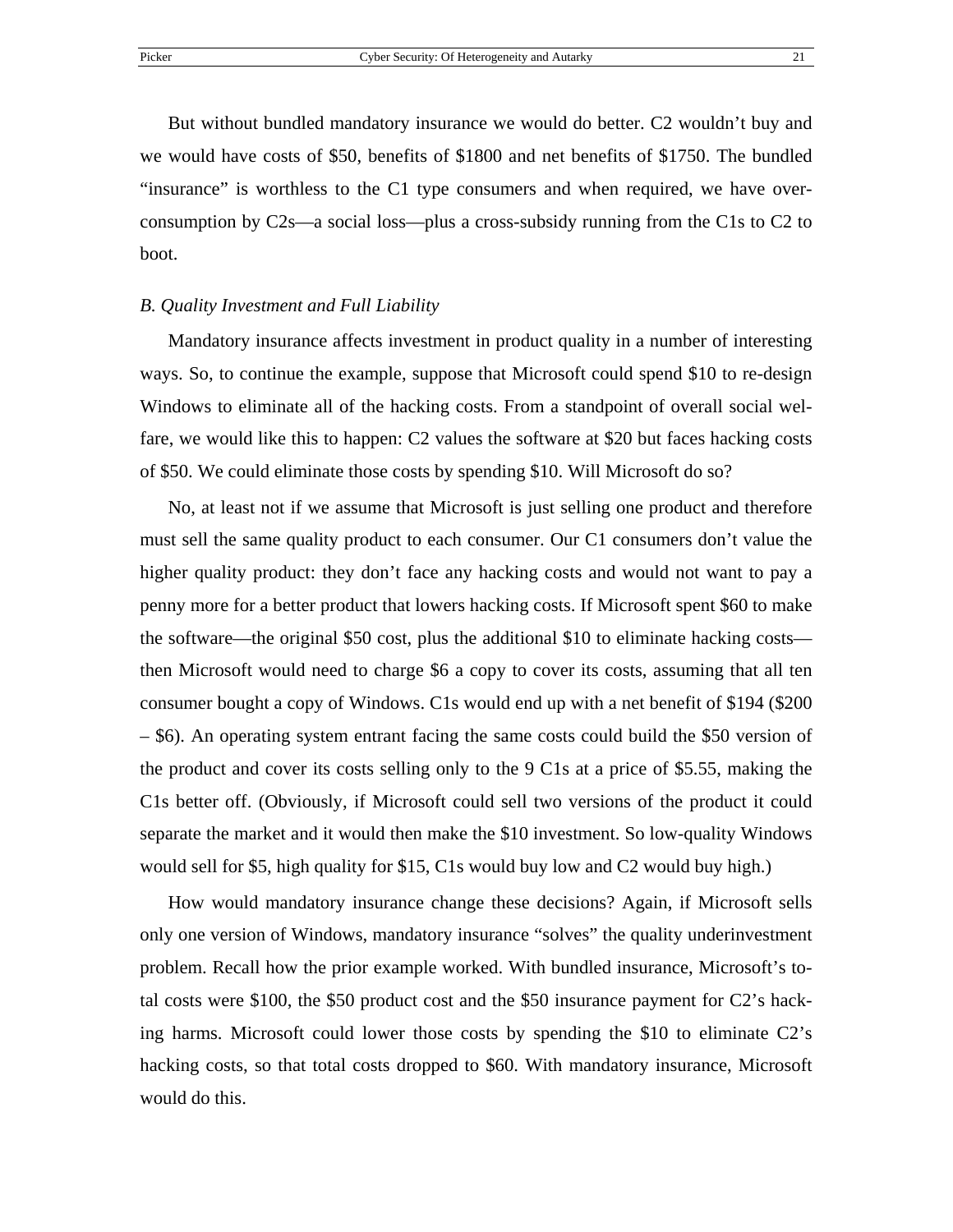So should we think that we have two countervailing effects of mandatory insurance, over-consumption by some consumers but better product design decisions by Microsoft? Not really. To bring the two examples together, from a social standpoint, we would like Microsoft to spend up to \$20 to eliminate C2's hacking costs, and no more. Remember that C2 puts a value of \$20 on the product and faces hacking costs of \$50. Microsoft is going to build the software for the C1s of the world and there is no marginal cost to put a copy in C2's hands. We gain C2's value if we can eliminate the hacking costs so we should spend up to \$20 to do that.

Mandatory insurance would get Microsoft to do that. Unfortunately, as set out in the first example, C2 will take the software period, and won't internalize the costs of that decision. So with mandatory insurance, Microsoft will have an incentive to overspend on quality, to invest up to \$50 to eliminate C2's hacking costs. What we would really like, socially, is for Microsoft to spend up to \$20 to eliminate the hacking costs and for C2 to stop buying the software if it costs more than \$20 to eliminate those hacking costs. That is the first-best outcome but mandatory insurance doesn't get us there.

At least in this framework, unbundling the insurance and allowing Microsoft to offer insurance on a voluntary basis doesn't accomplish anything. No C1 would buy insurance and Microsoft would not sell C2 insurance for less than \$50. You can't pool risk without more types than we have in this example.

#### *C. Timing of Software Release and Adoption*

When should Microsoft release software? When should a consumer adopt new software? How do the liability and warranty rules matter for these decisions? To build off of the prior example for just a bit, instead of imagining that Microsoft faces an initial design choice, think of Microsoft as learning about its software over time through use by consumers. So a sufficient amount of use during period 1 means that Microsoft can redesign the software for use in period 2. We know of course that this tracks actual practice: Microsoft releases service packs for Office and Windows. We face a real design question here, a trade off between internal and external testing costs and about the nature of learning, whether simulated use is good substitute for actual use.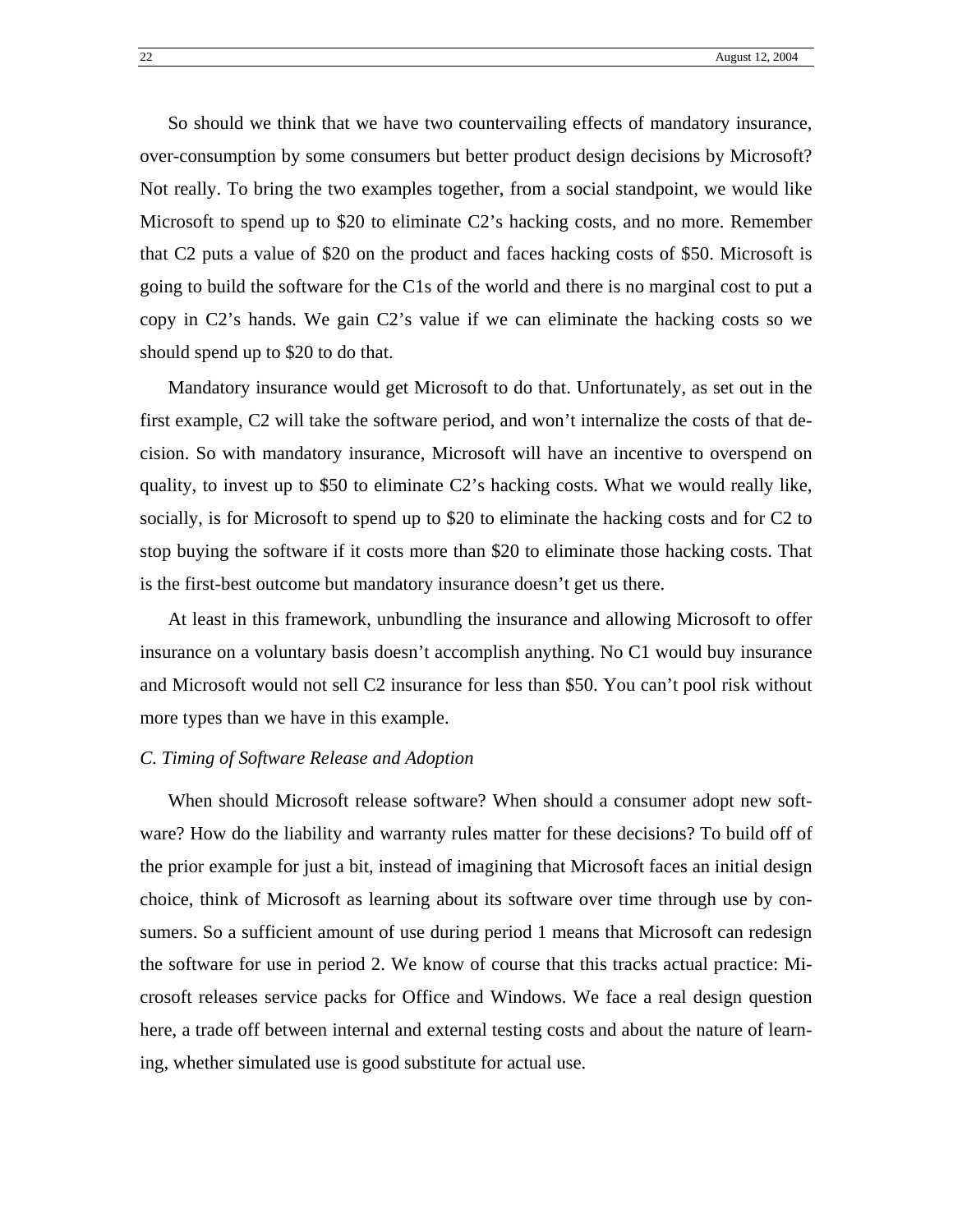$\overline{a}$ 

In a basic sense, this is a question of the optimal time to release a product, where we might think that software has at least two distinctive features (at least as compared to an exploding Coke bottle). First, we think that we will learn about the product through consumer use. We may learn a bit about Coke bottles in consumer hands, but we should think that we will learn vastly more about a given piece of software as end-users explore the full set of possibilities inherent in software. So we should think that the scope of learning is much greater for software. Second, software can be modified after the fact at very little cost. Said again, software is continuous while physical products are lumpy and discrete. Once the Coke bottle is in my hands, Coca-Cola can alter it after-the-fact only at high-cost. Think of the burdens associated with recalls of physical products for retrofitting. In contrast, software could be adjusted across the network while in place. The learning associated with software and its installed malleability should push towards earlier product release compared to physical goods.[65](#page-24-0)

To just focus on learning, suppose that Microsoft will learn from period 1 use how to eliminate C2's hacking costs and that from that learning, it can eliminate those costs at a cost of \$1. Period 1 use saves us \$9 in reduced design costs compared to the \$10 that could have been spent in period 1 to eliminate C2's hacking costs.

Now we can look at insurance a little differently. A no-insurance approach helps to segregate and sequence adoption by end-users. Consumers who anticipate deriving substantial net benefits from the product adopt early, conferring a use externality on those who wait. These guinea pigs pay a higher price for the software—higher in the form of bearing first-period hacking costs that will be eliminated for second-period users. Absent the insurance, we end up with a form of price discrimination.

Indeed, the story gets even better. We don't see Microsoft selling two versions of Windows—one with bugs and one without—simultaneously. But this is close to what we see occurring over time (OK, perhaps with many bugs and fewer bugs). Selling different quality software at different time separates the market and makes it possible to make the

<span id="page-24-0"></span><sup>65</sup> A more formal analysis of these issues would look to the burgeoning literature on real options, which makes timing and the costs and benefits associated with delay central to its analysis. See, e.g., Avinash K. Dixit and Robert S. Pindyck, Investment Under Uncertainty (Princeton Univ. Press, 1994). Products liability policy almost certainly needs to take into account these critical questions regarding the optimal time at which to release products.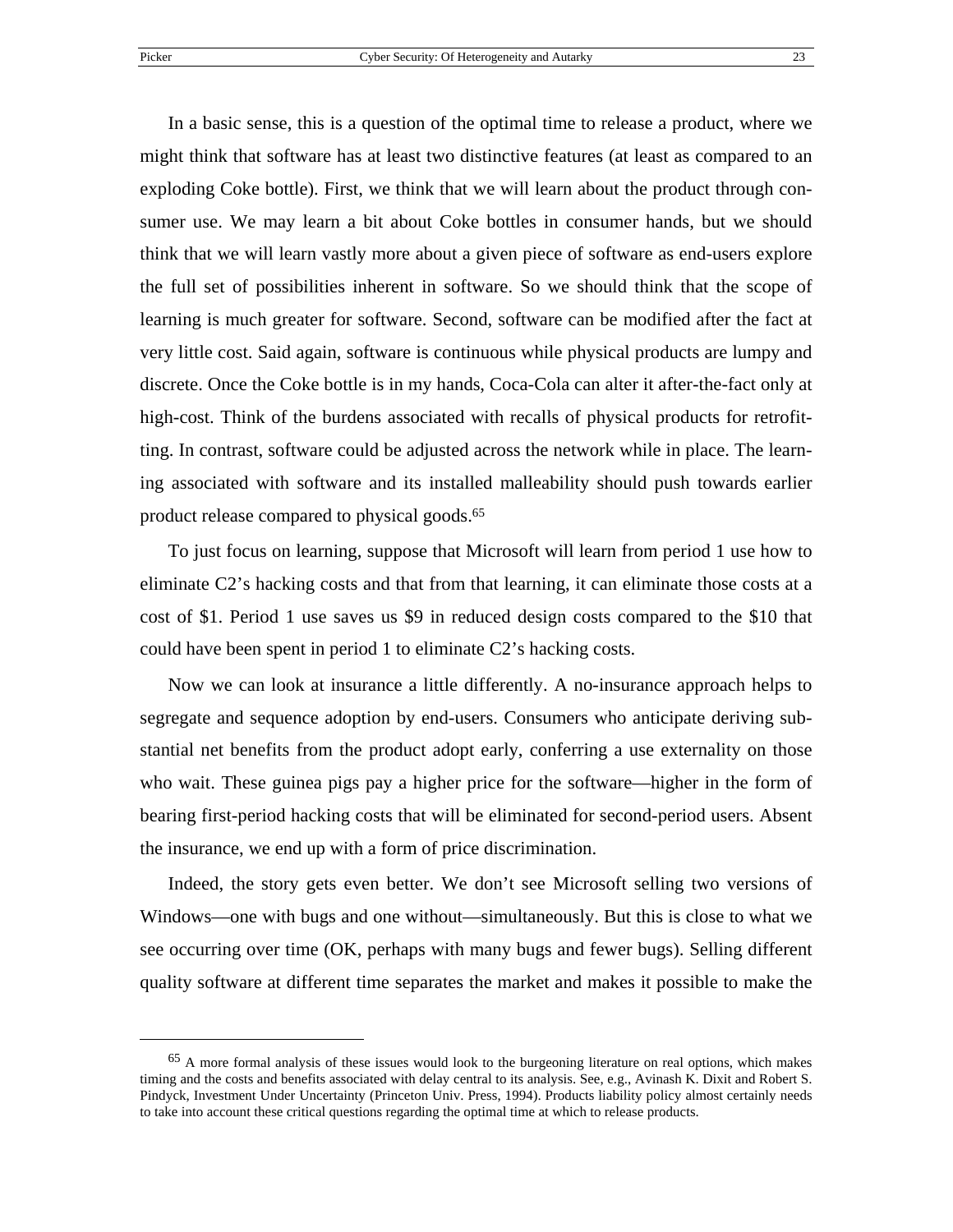socially-sensible investment in reducing hacking costs that couldn't occur in the oneperiod version of the model above.

To see this, imagine this path for use and sales. Microsoft anticipates selling one version of the software today, and a second improved version tomorrow. Microsoft spends \$50, builds Windows and announces a \$5 per copy price and sells without insurance. C1s buy today—an assumption for now and an important issue below—and get a benefit of \$195. No entrant can offer them a better deal. C2 doesn't buy today, as the buggy software is a bad deal for it. The next period, Microsoft invests \$1 in a service pack for the software. Microsoft raises the purchase price for Windows to \$6 and C2 buys, with a net benefit to C2 of \$14.

Why didn't Microsoft just spend the \$10 in the first period to eliminate the bugs? Two reasons. First, we saved \$9 in quality improvement costs in using the software in the first period. Whether that makes sense depends on C2's discount rate, as C2 only gets the software in the second period. But, second, and more importantly, we avoid the defecting-coalition problem that we saw above. Were Microsoft to spend the extra \$10 on Windows in the first period and sell the bug-free version to all, it would charge \$6 to everybody. An entrant could produce the buggy version for \$50 and sell nine copies to the C1s for \$5.55 a piece, and the C1s would defect.

By selling different quality software at different times, it is possible to support the incremental expenditure on quality. Once the C1s have purchased, they can't defect to a competitor. The purchases by the C1s create the learning that reduces the costs of improving the software. With mandatory insurance, C2 would have no incentive to internalize the costs of early adoption of the software.

We have relied on consumer heterogeneity—C2 differs from C1—to get the results we have seen so far. If consumers are identical, then we may confront a waiting problem, where each consumer waits for another consumer to adopt first. Put differently, users may believe that there is a second-mover advantage to software adoption. Or, more jargon, we may have a prisoner's dilemma in software adoption, where each person wants the other guy to go first and no one adopts the software. Insurance, voluntary or mandatory, would help to solve the second-mover problem.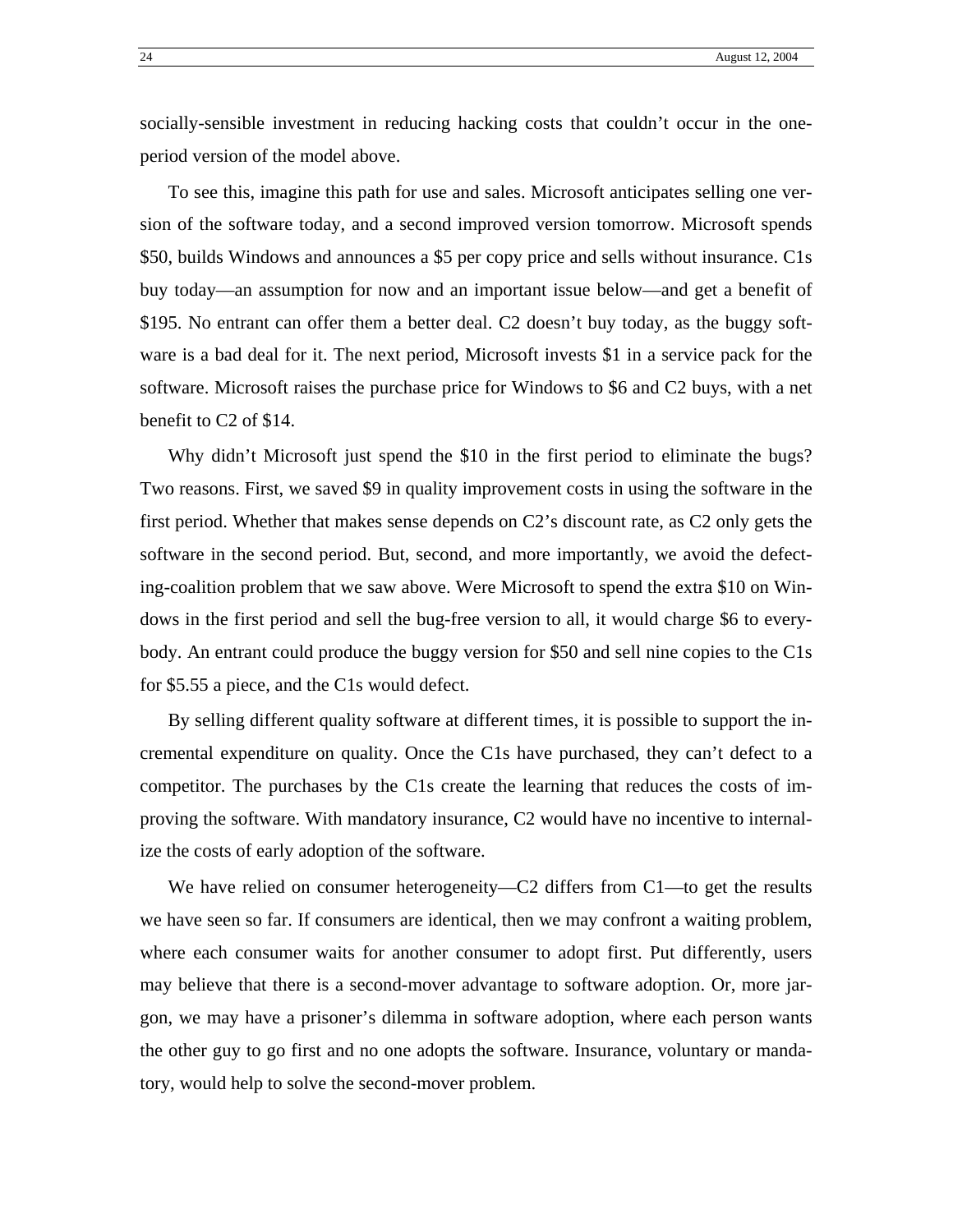How would this work? Suppose that consumers are identical. In choosing whether to adopt new software today or tomorrow, consumers should compare the net benefits today against the discounted benefits of adoption tomorrow. The key point here is that costs tomorrow depend on the number of adoptions today, where the greater the number of adopters, the lower the costs.

Insurance reduces the costs of adoption today. We could imagine a partial insurance scheme, as the learning that emerges from use may not require all consumers. We should want an insurance scheme that incurs just enough costs today to learn enough to lower the costs of adoption tomorrow. Note that that won't happen with mandatory insurance. Partial insurance might be implemented by insuring only a fraction of the customers or by insuring only a fraction of the harms.

#### **III. Conclusion**

The wonder of the Internet is incredibly capable computers connected with each other under the control of individuals. For all of the reasons that we think that decentralization is a powerful force we have applauded the ability of individual users to set up websites and make their ideas available to others. But there is a dark side as well. Always-on connections, extra computing cycles and gigabytes of storage to burn mean that individual decisions can propagate throughout the network quickly. The small-worlds phenomenon that is the Internet means that my computer is only a handful of clicks away from a malicious computer programmer.

My decisions matter for your computing life. A malicious hacker can turn my computer into a zombie and use my broadband connection and my computer to shut down websites, to send millions of spam emails, or worse. The network is a sea of computing externalities, many extraordinarily positive but others that can range from everyday bothersome to enormously disruptive. And, in the hands of a cyber-terrorist, the more we embed critical infrastructure into the public network, the more we make it possible for a cyber-terrorist to turns our computing resources against us and thereby harm critical infrastructure, such as the electricity grid or our communications networks.

Addressing cyber security is a mixed question of engineering—computing architecture—and legal rules. The zombie PC problem emerges with the rise of the Internet and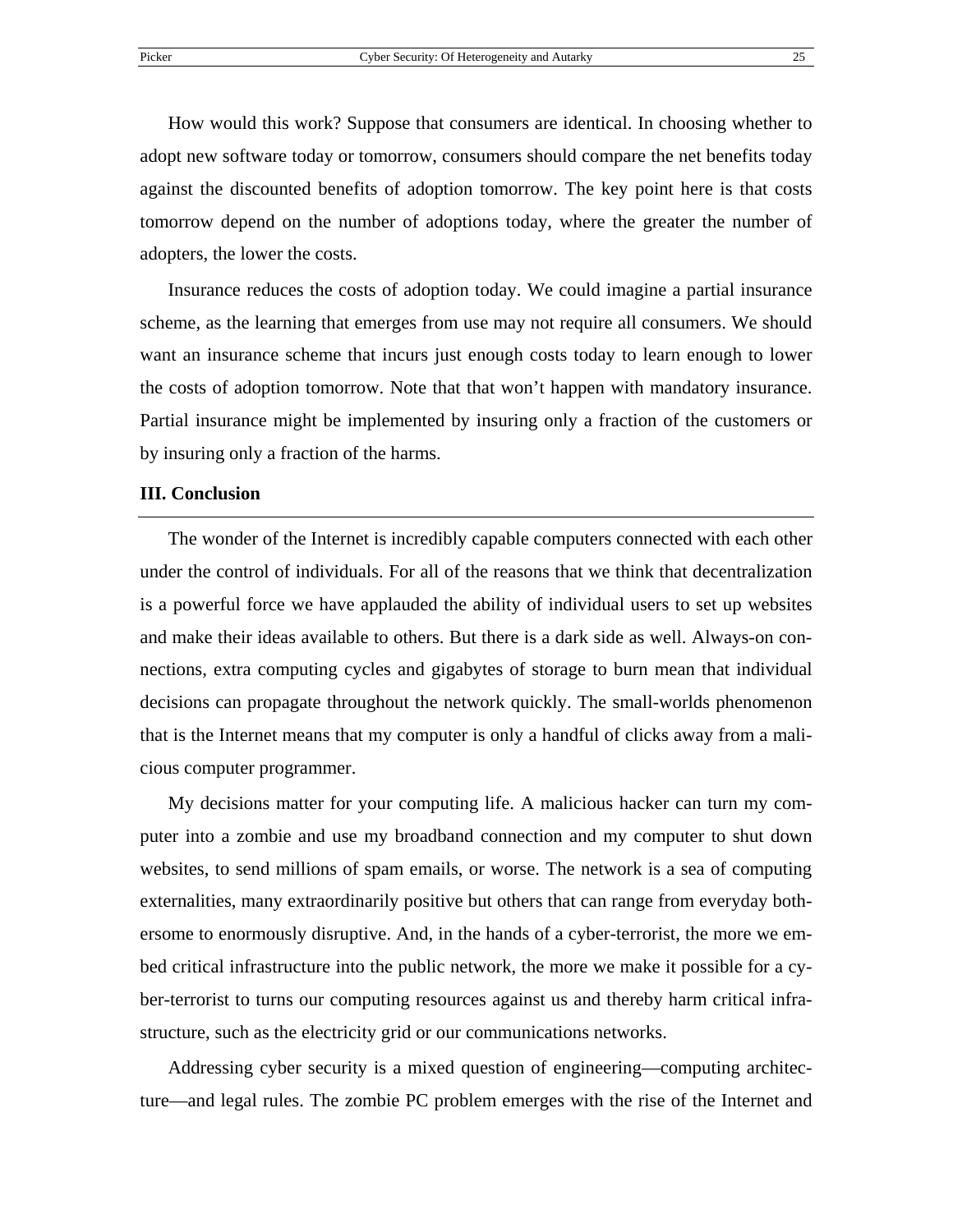decentralized control over PCs. The pricing structure of the Internet world—one-price, all-you-can-eat broadband and lumpy computing power in the form of powerful CPUs kills off many of the natural incentives for an individual to ensure that her computing resources are not being used by others. This can be good, as it creates many opportunities for sharing, but the downside is that there is little reason for the individual computer user to police against zombification.

We need to look for mechanisms, architectural or legal, to boost cyber security. Obviously, we will always pursue cyber-terrorists, but we want to take steps before cyberterror takes place. We could consider actions targeted at individuals, perhaps legal actions for negligent computer set-up or computer operation, or more centralized approaches to kicking poorly-configured machines off of the network. We might enlist Internet service providers, original equipment manufacturers or software producers in those efforts.

But I don't consider those issues here. Instead, in this article, I have considered two issues in detail. The monoculture argument is one approach to architecting the network. That argument suggests that we should focus on forcing heterogeneity in operating systems to enhance our cyber security. I think that is the wrong emphasis. On its own terms, the argument tells us little about the extent of diversity that would be required to achieve meaningful protection, especially if our concern is the cyber-terrorist. The argument also ignores the more important question of adaptability, meaning how quickly can the current system adapt to new conditions. Instead, I argue in favor of the traditional approach of isolation—autarky—in separating critical infrastructure from the public network.

Second, I consider the way in which liability rules for software might influence the quality of software and software use decisions. Hackers can exploit defects in software to seize control of machines. Fewer defects to exploit and we might reduce the harms of hackers. This turns out to be tricky. Broad liability rules that would protect consumers from the harms of hacking will lead to the standard moral hazard problem that we see in insurance. Consumers who shouldn't be using computers or on the network will jump on once they are protected from hacking losses.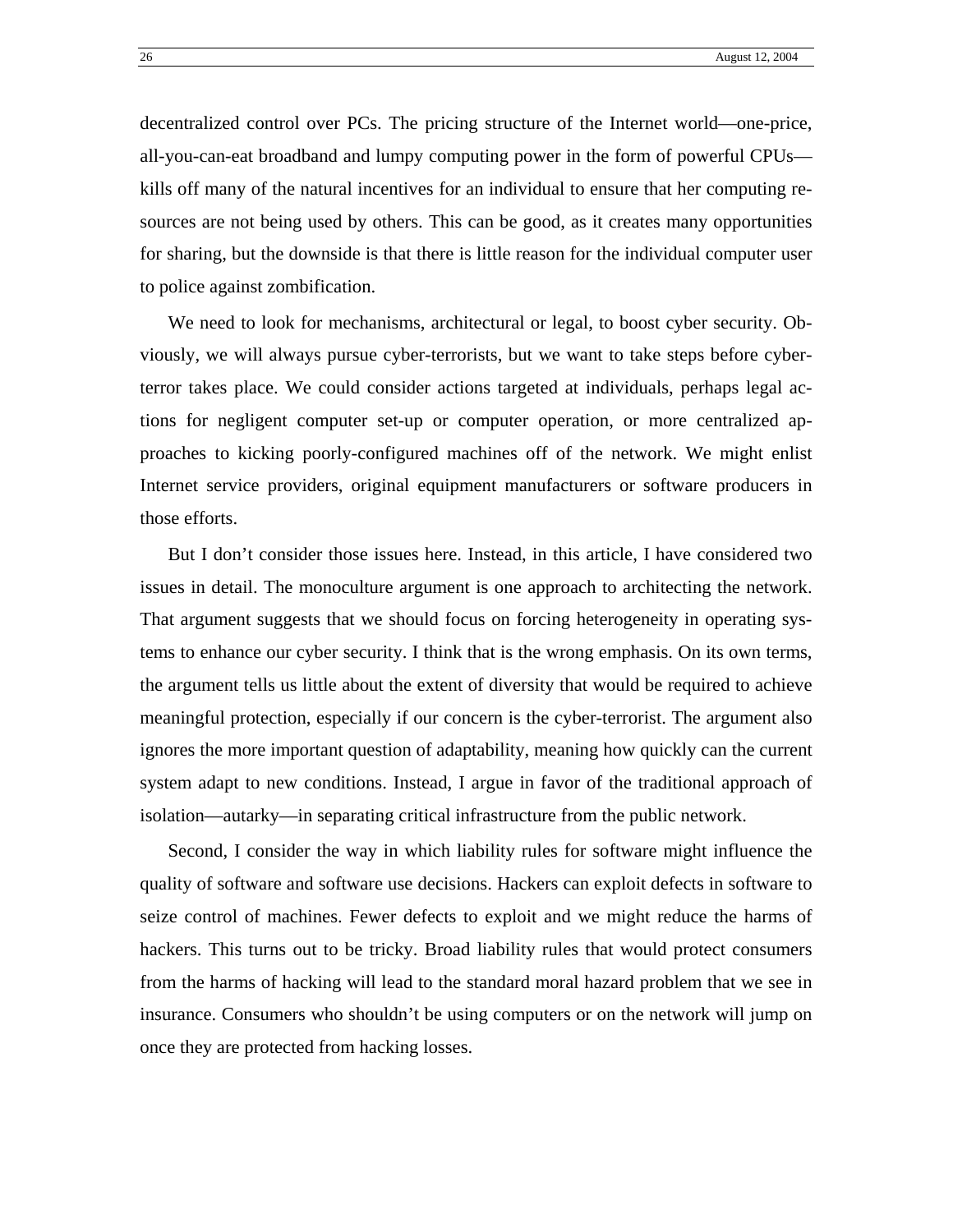These are standard products liability issues, but software has two particular features that suggest that we should not just apply our standard approaches to products liability. First, we learn about software through use. One piece of software is combined with other software in a way that a Coke bottle is rarely combined with anything else. Second, software can adapt and can be fixed in place after-the-fact. Both of these features should push towards earlier release of software, for buggy software to be fixed later.

Readers with comments should address them to:

Randal C. Picker University of Chicago Law School 1111 East 60th Street Chicago, IL 60637 r-picker@uchicago.edu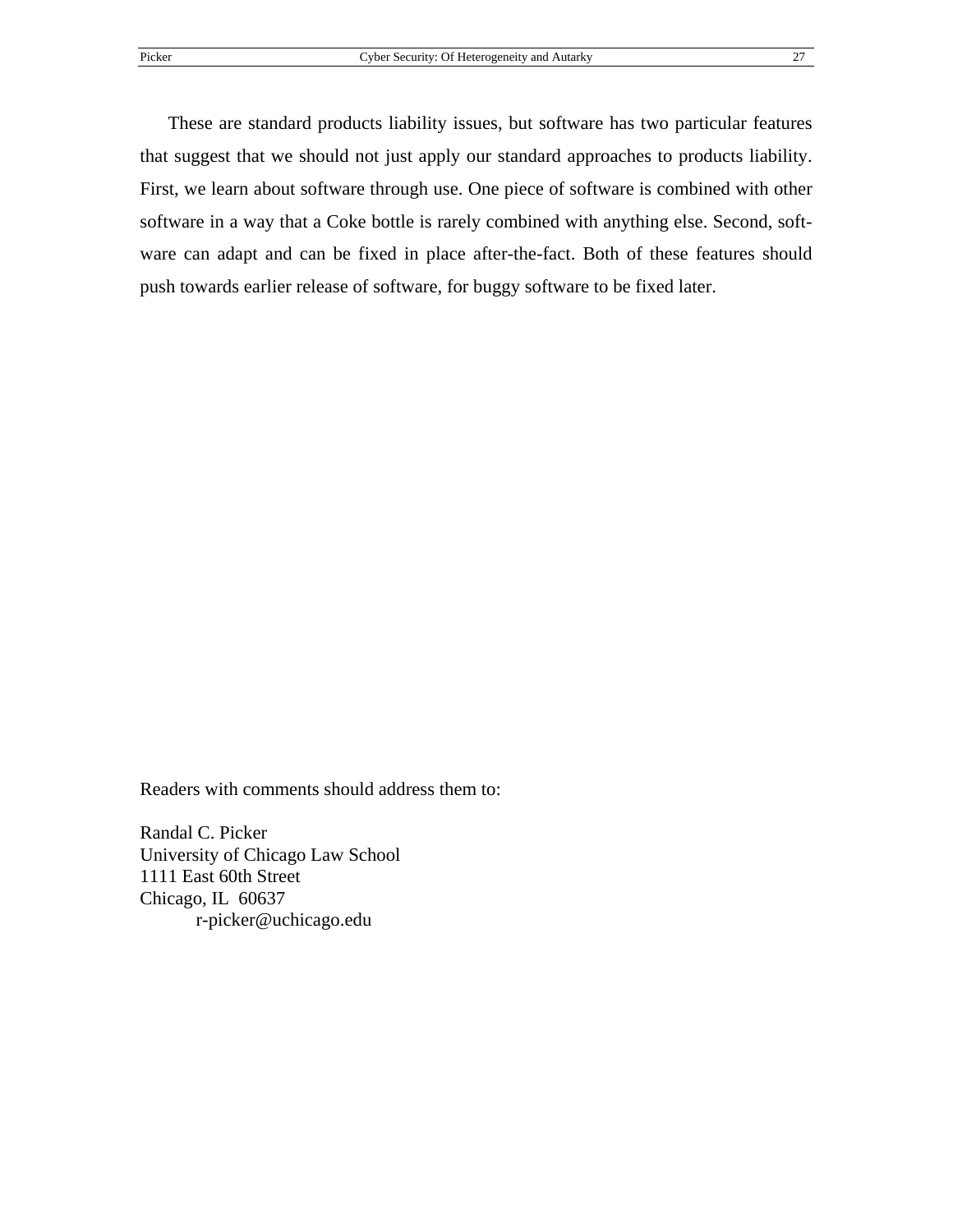#### Chicago Working Papers in Law and Economics (Second Series)

- 1. William M. Landes, Copyright Protection of Letters, Diaries and Other Unpublished Works: An Economic Approach (July 1991)
- 2. Richard A. Epstein, The Path to *The T. J. Hooper*: The Theory and History of Custom in the Law of Tort (August 1991)
- 3. Cass R. Sunstein, On Property and Constitutionalism (September 1991)
- 4. Richard A. Posner, Blackmail, Privacy, and Freedom of Contract (February 1992)
- 5. Randal C. Picker, Security Interests, Misbehavior, and Common Pools (February 1992)
- 6. Tomas J. Philipson & Richard A. Posner, Optimal Regulation of AIDS (April 1992)
- 7. Douglas G. Baird, Revisiting Auctions in Chapter 11 (April 1992)
- 8. William M. Landes, Sequential versus Unitary Trials: An Economic Analysis (July 1992)
- 9. William M. Landes & Richard A. Posner, The Influence of Economics on Law: A Quantitative Study (August 1992)
- 10. Alan O. Sykes, The Welfare Economics of Immigration Law: A Theoretical Survey With An Analysis of U.S. Policy (September 1992)
- 11. Douglas G. Baird, 1992 Katz Lecture: Reconstructing Contracts (November 1992)
- 12. Gary S. Becker, The Economic Way of Looking at Life (January 1993)
- 13. J. Mark Ramseyer, Credibly Committing to Efficiency Wages: Cotton Spinning Cartels in Imperial Japan (March 1993)
- 14. Cass R. Sunstein, Endogenous Preferences, Environmental Law (April 1993)
- 15. Richard A. Posner, What Do Judges and Justices Maximize? (The Same Thing Everyone Else Does) (April 1993)
- 16. Lucian Arye Bebchuk and Randal C. Picker, Bankruptcy Rules, Managerial Entrenchment, and Firm-Specific Human Capital (August 1993)
- 17. J. Mark Ramseyer, Explicit Reasons for Implicit Contracts: The Legal Logic to the Japanese Main Bank System (August 1993)
- 18. William M. Landes and Richard A. Posner, The Economics of Anticipatory Adjudication (September 1993)
- 19. Kenneth W. Dam, The Economic Underpinnings of Patent Law (September 1993)
- 20. Alan O. Sykes, An Introduction to Regression Analysis (October 1993)
- 21. Richard A. Epstein, The Ubiquity of the Benefit Principle (March 1994)
- 22. Randal C. Picker, An Introduction to Game Theory and the Law (June 1994)
- 23. William M. Landes, Counterclaims: An Economic Analysis (June 1994)
- 24. J. Mark Ramseyer, The Market for Children: Evidence from Early Modern Japan (August 1994)
- 25. Robert H. Gertner and Geoffrey P. Miller, Settlement Escrows (August 1994)
- 26. Kenneth W. Dam, Some Economic Considerations in the Intellectual Property Protection of Software (August 1994)
- 27. Cass R. Sunstein, Rules and Rulelessness, (October 1994)
- 28. David Friedman, More Justice for Less Money: A Step Beyond *Cimino* (December 1994)
- 29. Daniel Shaviro, Budget Deficits and the Intergenerational Distribution of Lifetime Consumption (January 1995)
- 30. Douglas G. Baird, The Law and Economics of Contract Damages (February 1995)
- 31. Daniel Kessler, Thomas Meites, and Geoffrey P. Miller, Explaining Deviations from the Fifty Percent Rule: A Multimodal Approach to the Selection of Cases for Litigation (March 1995)
- 32. Geoffrey P. Miller, Das Kapital: Solvency Regulation of the American Business Enterprise (April 1995)
- 33. Richard Craswell, Freedom of Contract (August 1995)
- 34. J. Mark Ramseyer, Public Choice (November 1995)
- 35. Kenneth W. Dam, Intellectual Property in an Age of Software and Biotechnology (November 1995)
- 36. Cass R. Sunstein, Social Norms and Social Roles (January 1996)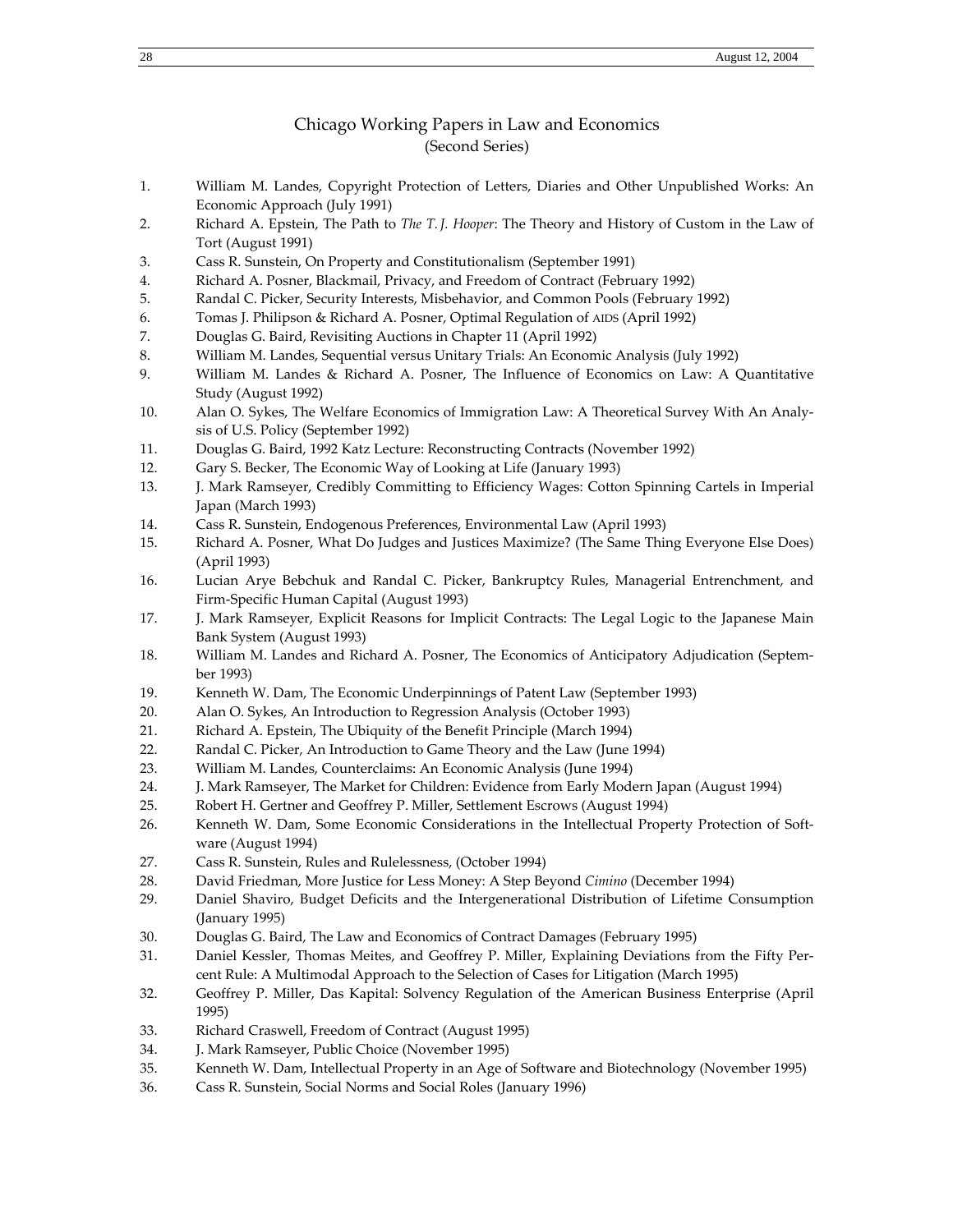- 37. J. Mark Ramseyer and Eric B. Rasmusen, Judicial Independence in Civil Law Regimes: Econometrics from Japan (January 1996)
- 38. Richard A. Epstein, Transaction Costs and Property Rights: Or Do Good Fences Make Good Neighbors? (March 1996)
- 39. Cass R. Sunstein, The Cost-Benefit State (May 1996)
- 40. William M. Landes and Richard A. Posner, The Economics of Legal Disputes Over the Ownership of Works of Art and Other Collectibles (July 1996)
- 41. John R. Lott, Jr. and David B. Mustard, Crime, Deterrence, and Right-to-Carry Concealed Handguns (August 1996)
- 42. Cass R. Sunstein, Health-Health Tradeoffs (September 1996)
- 43. G. Baird, The Hidden Virtues of Chapter 11: An Overview of the Law and Economics of Financially Distressed Firms (March 1997)
- 44. Richard A. Posner, Community, Wealth, and Equality (March 1997)
- 45. William M. Landes, The Art of Law and Economics: An Autobiographical Essay (March 1997)
- 46. Cass R. Sunstein, Behavioral Analysis of Law (April 1997)
- 47. John R. Lott, Jr. and Kermit Daniel, Term Limits and Electoral Competitiveness: Evidence from California's State Legislative Races (May 1997)
- 48. Randal C. Picker, Simple Games in a Complex World: A Generative Approach to the Adoption of Norms (June 1997)
- 49. Richard A. Epstein, Contracts Small and Contracts Large: Contract Law through the Lens of Laissez-Faire (August 1997)
- 50. Cass R. Sunstein, Daniel Kahneman, and David Schkade, Assessing Punitive Damages (with Notes on Cognition and Valuation in Law) (December 1997)
- 51. William M. Landes, Lawrence Lessig, and Michael E. Solimine, Judicial Influence: A Citation Analysis of Federal Courts of Appeals Judges (January 1998)
- 52. John R. Lott, Jr., A Simple Explanation for Why Campaign Expenditures are Increasing: The Government is Getting Bigger (February 1998)
- 53. Richard A. Posner, Values and Consequences: An Introduction to Economic Analysis of Law (March 1998)
- 54. Denise DiPasquale and Edward L. Glaeser, Incentives and Social Capital: Are Homeowners Better Citizens? (April 1998)
- 55. Christine Jolls, Cass R. Sunstein, and Richard Thaler, A Behavioral Approach to Law and Economics (May 1998)
- 56. John R. Lott, Jr., Does a Helping Hand Put Others At Risk?: Affirmative Action, Police Departments, and Crime (May 1998)
- 57. Cass R. Sunstein and Edna Ullmann-Margalit, Second-Order Decisions (June 1998)
- 58. Jonathan M. Karpoff and John R. Lott, Jr., Punitive Damages: Their Determinants, Effects on Firm Value, and the Impact of Supreme Court and Congressional Attempts to Limit Awards (July 1998)
- 59. Kenneth W. Dam, Self-Help in the Digital Jungle (August 1998)
- 60. John R. Lott, Jr., How Dramatically Did Women's Suffrage Change the Size and Scope of Government? (September 1998)
- 61. Kevin A. Kordana and Eric A. Posner, A Positive Theory of Chapter 11 (October 1998)
- 62. David A. Weisbach, Line Drawing, Doctrine, and Efficiency in the Tax Law (November 1998)
- 63. Jack L. Goldsmith and Eric A. Posner, A Theory of Customary International Law (November 1998)
- 64. John R. Lott, Jr., Public Schooling, Indoctrination, and Totalitarianism (December 1998)
- 65. Cass R. Sunstein, Private Broadcasters and the Public Interest: Notes Toward A "Third Way" (January 1999)
- 66. Richard A. Posner, An Economic Approach to the Law of Evidence (February 1999)
- 67. Yannis Bakos, Erik Brynjolfsson, Douglas Lichtman, Shared Information Goods (February 1999)
- 68. Kenneth W. Dam, Intellectual Property and the Academic Enterprise (February 1999)
- 69. Gertrud M. Fremling and Richard A. Posner, Status Signaling and the Law, with Particular Application to Sexual Harassment (March 1999)
- 70. Cass R. Sunstein, Must Formalism Be Defended Empirically? (March 1999)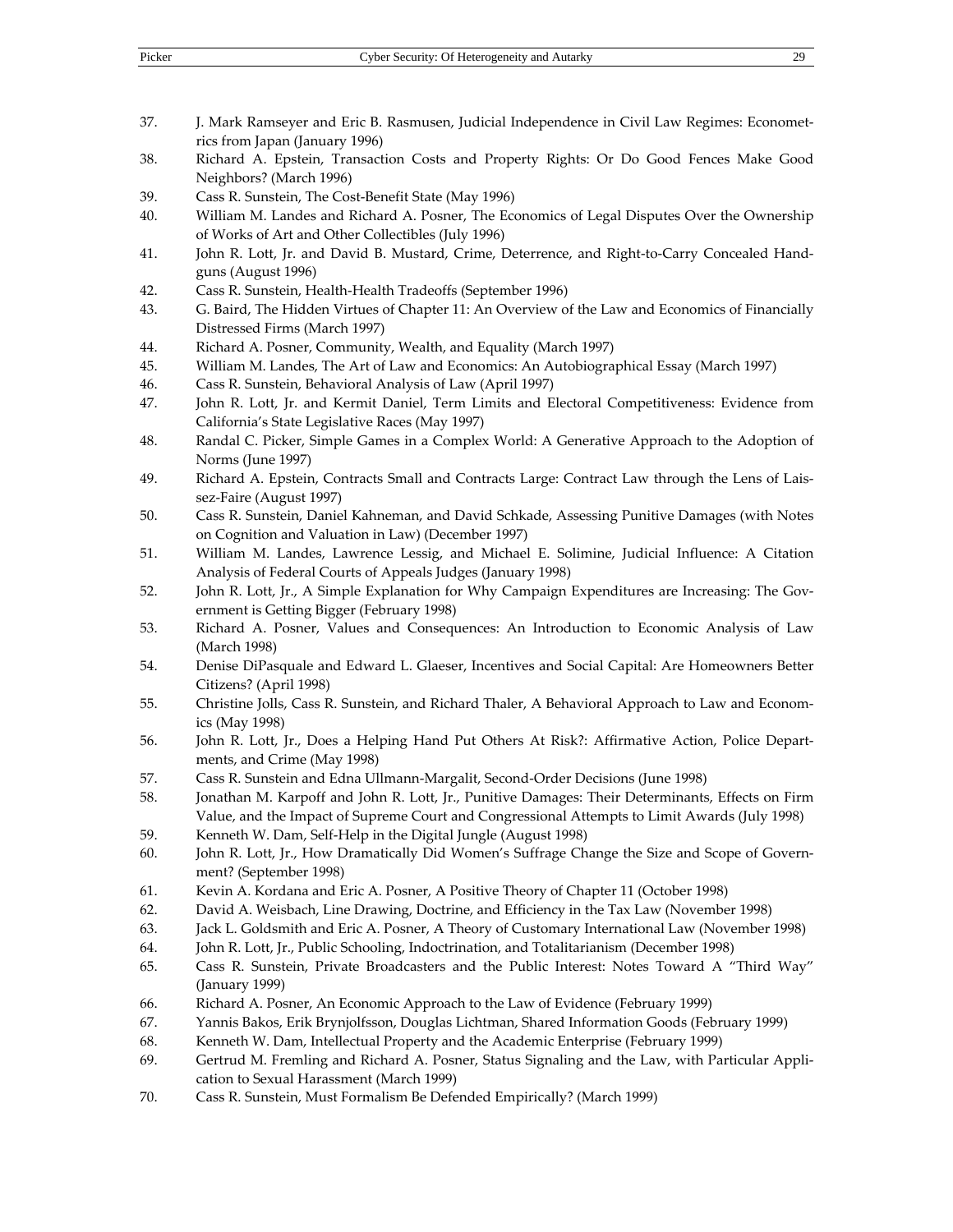- 71. Jonathan M. Karpoff, John R. Lott, Jr., and Graeme Rankine, Environmental Violations, Legal Penalties, and Reputation Costs (March 1999)
- 72. Matthew D. Adler and Eric A. Posner, Rethinking Cost-Benefit Analysis (April 1999)
- 73. John R. Lott, Jr. and William M. Landes, Multiple Victim Public Shooting, Bombings, and Right-to-Carry Concealed Handgun Laws: Contrasting Private and Public Law Enforcement (April 1999)
- 74. Lisa Bernstein, The Questionable Empirical Basis of Article 2's Incorporation Strategy: A Preliminary Study (May 1999)
- 75. Richard A. Epstein, Deconstructing Privacy: and Putting It Back Together Again (May 1999)
- 76. William M. Landes, Winning the Art Lottery: The Economic Returns to the Ganz Collection (May 1999)
- 77. Cass R. Sunstein, David Schkade, and Daniel Kahneman, Do People Want Optimal Deterrence? (June 1999)
- 78. Tomas J. Philipson and Richard A. Posner, The Long-Run Growth in Obesity as a Function of Technological Change (June 1999)
- 79. David A. Weisbach, Ironing Out the Flat Tax (August 1999)
- 80. Eric A. Posner, A Theory of Contract Law under Conditions of Radical Judicial Error (August 1999)
- 81. David Schkade, Cass R. Sunstein, and Daniel Kahneman, Are Juries Less Erratic than Individuals? Deliberation, Polarization, and Punitive Damages (September 1999)
- 82. Cass R. Sunstein, Nondelegation Canons (September 1999)
- 83. Richard A. Posner, The Theory and Practice of Citations Analysis, with Special Reference to Law and Economics (September 1999)
- 84. Randal C. Picker, Regulating Network Industries: A Look at *Intel* (October 1999)
- 85. Cass R. Sunstein, Cognition and Cost-Benefit Analysis (October 1999)
- 86. Douglas G. Baird and Edward R. Morrison, Optimal Timing and Legal Decisionmaking: The Case of the Liquidation Decision in Bankruptcy (October 1999)
- 87. Gertrud M. Fremling and Richard A. Posner, Market Signaling of Personal Characteristics (November 1999)
- 88. Matthew D. Adler and Eric A. Posner, Implementing Cost-Benefit Analysis When Preferences Are Distorted (November 1999)
- 89. Richard A. Posner, Orwell versus Huxley: Economics, Technology, Privacy, and Satire (November 1999)
- 90. David A. Weisbach, Should the Tax Law Require Current Accrual of Interest on Derivative Financial Instruments? (December 1999)
- 91. Cass R. Sunstein, The Law of Group Polarization (December 1999)
- 92. Eric A. Posner, Agency Models in Law and Economics (January 2000)
- 93. Karen Eggleston, Eric A. Posner, and Richard Zeckhauser, Simplicity and Complexity in Contracts (January 2000)
- 94. Douglas G. Baird and Robert K. Rasmussen, Boyd's Legacy and Blackstone's Ghost (February 2000)
- 95. David Schkade, Cass R. Sunstein, Daniel Kahneman, Deliberating about Dollars: The Severity Shift (February 2000)
- 96. Richard A. Posner and Eric B. Rasmusen, Creating and Enforcing Norms, with Special Reference to Sanctions (March 2000)
- 97. Douglas Lichtman, Property Rights in Emerging Platform Technologies (April 2000)
- 98. Cass R. Sunstein and Edna Ullmann-Margalit, Solidarity in Consumption (May 2000)
- 99. David A. Weisbach, An Economic Analysis of Anti-Tax Avoidance Laws (May 2000, revised May 2002)
- 100. Cass R. Sunstein, Human Behavior and the Law of Work (June 2000)
- 101. William M. Landes and Richard A. Posner, Harmless Error (June 2000)
- 102. Robert H. Frank and Cass R. Sunstein, Cost-Benefit Analysis and Relative Position (August 2000)
- 103. Eric A. Posner, Law and the Emotions (September 2000)
- 104. Cass R. Sunstein, Cost-Benefit Default Principles (October 2000)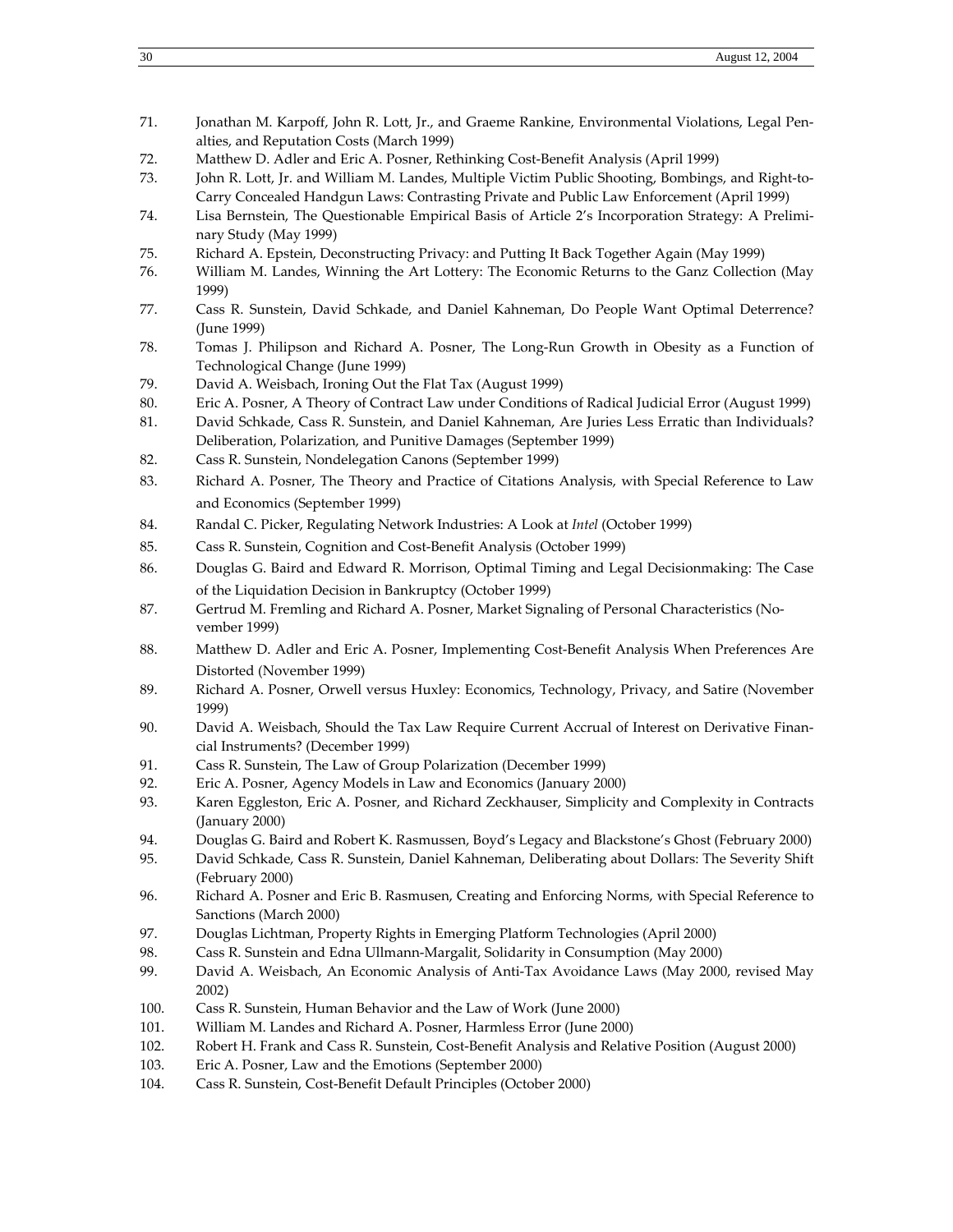- 105. Jack Goldsmith and Alan Sykes, The Dormant Commerce Clause and the Internet (November 2000)
- 106. Richard A. Posner, Antitrust in the New Economy (November 2000)
- 107. Douglas Lichtman, Scott Baker, and Kate Kraus, Strategic Disclosure in the Patent System (November 2000)
- 108. Jack L. Goldsmith and Eric A. Posner, Moral and Legal Rhetoric in International Relations: A Rational Choice Perspective (November 2000)
- 109. William Meadow and Cass R. Sunstein, Statistics, Not Experts (December 2000)
- 110. Saul Levmore, Conjunction and Aggregation (December 2000)
- 111. Saul Levmore, Puzzling Stock Options and Compensation Norms (December 2000)
- 112. Richard A. Epstein and Alan O. Sykes, The Assault on Managed Care: Vicarious Liability, Class Actions and the Patient's Bill of Rights (December 2000)
- 113. William M. Landes, Copyright, Borrowed Images and Appropriation Art: An Economic Approach (December 2000)
- 114. Cass R. Sunstein, Switching the Default Rule (January 2001)
- 115. George G. Triantis, Financial Contract Design in the World of Venture Capital (January 2001)
- 116. Jack Goldsmith, Statutory Foreign Affairs Preemption (February 2001)
- 117. Richard Hynes and Eric A. Posner, The Law and Economics of Consumer Finance (February 2001)
- 118. Cass R. Sunstein, Academic Fads and Fashions (with Special Reference to Law) (March 2001)
- 119. Eric A. Posner, Controlling Agencies with Cost-Benefit Analysis: A Positive Political Theory Perspective (April 2001)
- 120. Douglas G. Baird, Does Bogart Still Get Scale? Rights of Publicity in the Digital Age (April 2001)
- 121. Douglas G. Baird and Robert K. Rasmussen, Control Rights, Priority Rights and the Conceptual Foundations of Corporate Reorganization (April 2001)
- 122. David A. Weisbach, Ten Truths about Tax Shelters (May 2001)
- 123. William M. Landes, What Has the Visual Arts Rights Act of 1990 Accomplished? (May 2001)
- 124. Cass R. Sunstein, Social and Economic Rights? Lessons from South Africa (May 2001)
- 125. Christopher Avery, Christine Jolls, Richard A. Posner, and Alvin E. Roth, The Market for Federal Judicial Law Clerks (June 2001)
- 126. Douglas G. Baird and Edward R. Morrison, Bankruptcy Decision Making (June 2001)
- 127. Cass R. Sunstein, Regulating Risks after ATA (June 2001)
- 128. Cass R. Sunstein, The Laws of Fear (June 2001)
- 129. Richard A. Epstein, In and Out of Public Solution: The Hidden Perils of Property Transfer (July 2001)
- 130. Randal C. Picker, Pursuing a Remedy in *Microsoft*: The Declining Need for Centralized Coordination in a Networked World (July 2001)
- 131. Cass R. Sunstein, Daniel Kahneman, David Schkade, and Ilana Ritov, Predictably Incoherent Judgments (July 2001)
- 132. Eric A. Posner, Courts Should Not Enforce Government Contracts (August 2001)
- 133. Lisa Bernstein, Private Commercial Law in the Cotton Industry: Creating Cooperation through Rules, Norms, and Institutions (August 2001)
- 134. Richard A. Epstein, The Allocation of the Commons: Parking and Stopping on the Commons (August 2001)
- 135. Cass R. Sunstein, The Arithmetic of Arsenic (September 2001)
- 136. Eric A. Posner, Richard Hynes, and Anup Malani, The Political Economy of Property Exemption Laws (September 2001)
- 137. Eric A. Posner and George G. Triantis, Covenants Not to Compete from an Incomplete Contracts Perspective (September 2001)
- 138. Cass R. Sunstein, Probability Neglect: Emotions, Worst Cases, and Law (November 2001)
- 139. Randall S. Kroszner and Philip E. Strahan, Throwing Good Money after Bad? Board Connections and Conflicts in Bank Lending (December 2001)
- 140. Alan O. Sykes, TRIPs, Pharmaceuticals, Developing Countries, and the Doha "Solution" (February 2002)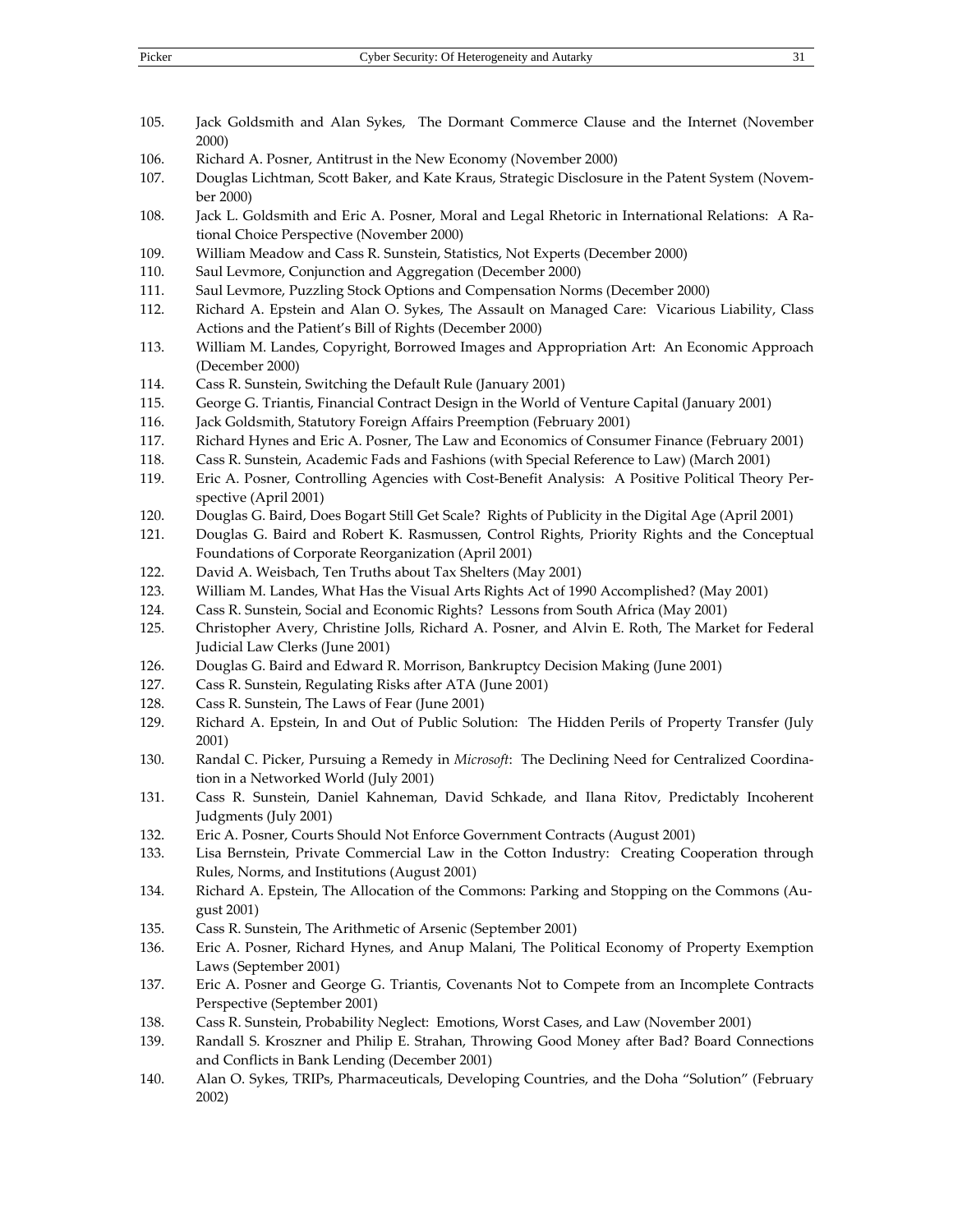- 141. Edna Ullmann-Margalit and Cass R. Sunstein, Inequality and Indignation (February 2002)
- 142. Daniel N. Shaviro and David A. Weisbach, The Fifth Circuit Gets It Wrong in *Compaq v. Commissioner* (February 2002) (Published in *Tax Notes*, January 28, 2002)
- 143. Warren F. Schwartz and Alan O. Sykes, The Economic Structure of Renegotiation and Dispute Resolution in the WTO/GATT System (March 2002, *Journal of Legal Studies* 2002)
- 144. Richard A. Epstein, HIPAA on Privacy: Its Unintended and Intended Consequences (March 2002, forthcoming *Cato Journal*, summer 2002)
- 145. David A. Weisbach, Thinking Outside the Little Boxes (March 2002, *Texas Law Review*)
- 146. Eric A. Posner, Economic Analysis of Contract Law after Three Decades: Success or Failure (March 2002)
- 147. Randal C. Picker, Copyright as Entry Policy: The Case of Digital Distribution (April 2002, The Antitrust Bulletin)
- 148. David A. Weisbach, Taxes and Torts in the Redistribution of Income (April 2002, Coase Lecture February 2002)
- 149. Cass R. Sunstein, Beyond the Precautionary Principle (April 2002)
- 150. Robert W. Hahn and Cass R. Sunstein, A New Executive Order for Improving Federal Regulation? Deeper and Wider Cost-Benefit Analysis (April 2002)
- 151. Douglas Lichtman, Copyright as a Rule of Evidence (May 2002, updated January 2003)
- 152. Richard A. Epstein, Steady the Course: Property Rights in Genetic Material (May 2002; revised March 2003)
- 153. Jack Goldsmith and Cass R. Sunstein, Military Tribunals and Legal Culture: What a Difference Sixty Years Makes (June 2002)
- 154. William M. Landes and Richard A. Posner, Indefinitely Renewable Copyright (July 2002)
- 155. Anne Gron and Alan O. Sykes, Terrorism and Insurance Markets: A Role for the Government as Insurer? (July 2002)
- 156. Cass R. Sunstein and Adrian Vermeule, Interpretation and Institutions (July 2002)
- 157. Cass R. Sunstein, The Rights of Animals: A Very Short Primer (August 2002)
- 158. Cass R. Sunstein, Avoiding Absurdity? A New Canon in Regulatory Law (with Notes on Interpretive Theory) (August 2002)
- 159. Randal C. Picker, From Edison to the Broadcast Flag: Mechanisms of Consent and Refusal and the Propertization of Copyright (September 2002)
- 160. Eric A. Posner, A Theory of the Laws of War (September 2002)
- 161 Eric A. Posner, Probability Errors: Some Positive and Normative Implications for Tort and Contract Law (September 2002)
- 162. Lior Jacob Strahilevitz, Charismatic Code, Social Norms, and the Emergence of Cooperation on the File-Swapping Networks (September 2002)
- 163. David A. Weisbach, Does the X-Tax Mark the Spot? (September 2002)
- 164. Cass R. Sunstein, Conformity and Dissent (September 2002)
- 165. Cass R. Sunstein, Hazardous Heuristics (October 2002)
- 166. Douglas Lichtman, Uncertainty and the Standard for Preliminary Relief (October 2002)
- 167. Edward T. Swaine, Rational Custom (November 2002)
- 168. Julie Roin, Truth in Government: Beyond the Tax Expenditure Budget (November 2002)
- 169. Avraham D. Tabbach, Criminal Behavior: Sanctions and Income Taxation: An Economic Analysis (November 2002)
- 170. Richard A. Epstein, In Defense of "Old" Public Health: The Legal Framework for the Regulation of Public Health (December 2002)
- 171. Richard A. Epstein, Animals as Objects, or Subjects, of Rights (December 2002)
- 172. David A. Weisbach, Taxation and Risk-Taking with Multiple Tax Rates (December 2002)
- 173. Douglas G. Baird and Robert K. Rasmussen, The End of Bankruptcy (December 2002)
- 174. Richard A. Epstein, Into the Frying Pan: Standing and Privity under the Telecommunications Act of 1996 and Beyond (December 2002)
- 175. Douglas G. Baird, In Coase's Footsteps (January 2003)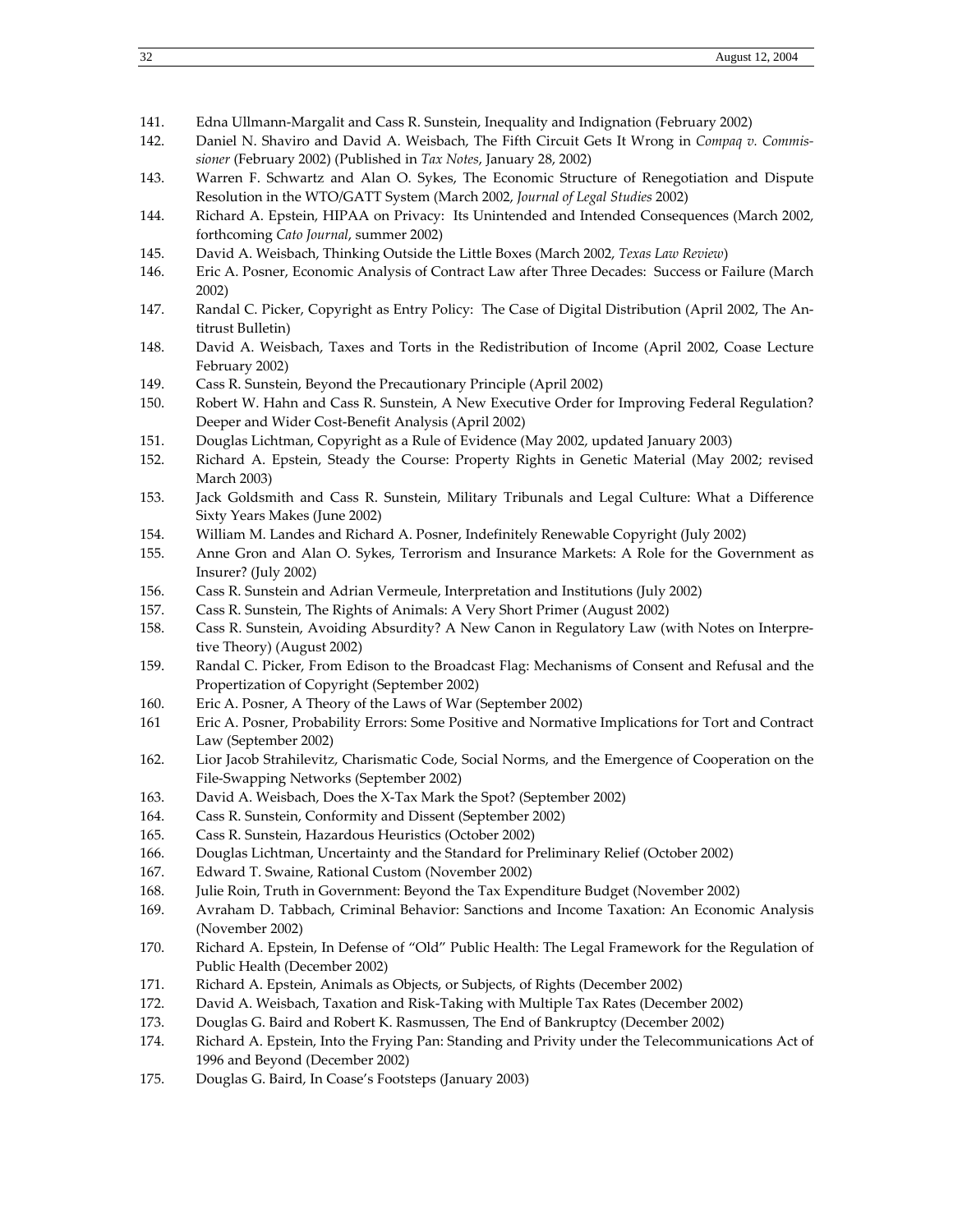- 176. David A. Weisbach, Measurement and Tax Depreciation Policy: The Case of Short-Term Assets (January 2003)
- 177. Randal C. Picker, Understanding Statutory Bundles: Does the Sherman Act Come with the 1996 Telecommunications Act? (January 2003)
- 178. Douglas Lichtman and Randal C. Picker, Entry Policy in Local Telecommunications: *Iowa Utilities* and *Verizon* (January 2003)
- 179. William Landes and Douglas Lichtman, Indirect Liability for Copyright Infringement: An Economic Perspective (February 2003)
- 180. Cass R. Sunstein, Moral Heuristics (March 2003)
- 181. Amitai Aviram, Regulation by Networks (March 2003)
- 182. Richard A. Epstein, Class Actions: Aggregation, Amplification *and* Distortion (April 2003)
- 183. Richard A. Epstein, The "Necessary" History of Property and Liberty (April 2003)
- 184. Eric A. Posner, Transfer Regulations and Cost-Effectiveness Analysis (April 2003)
- 185. Cass R. Sunstein and Richard H. Thaler, Libertarian Paternalizm Is Not an Oxymoron (May 2003)
- 186. Alan O. Sykes, The Economics of WTO Rules on Subsidies and Countervailing Measures (May 2003)
- 187. Alan O. Sykes, The Safeguards Mess: A Critique of WTO Jurisprudence (May 2003)
- 188. Alan O. Sykes, International Trade and Human Rights: An Economic Perspective (May 2003)
- 189. Saul Levmore and Kyle Logue, Insuring against Terrorism—and Crime (June 2003)
- 190. Richard A. Epstein, Trade Secrets as Private Property: Their Constitutional Protection (June 2003)
- 191. Cass R. Sunstein, Lives, Life-Years, and Willingness to Pay (June 2003)
- 192. Amitai Aviram, The Paradox of Spontaneous Formation of Private Legal Systems (July 2003)
- 193. Robert Cooter and Ariel Porat, Decreasing Liability Contracts (July 2003)
- 194. David A. Weisbach and Jacob Nussim, The Integration of Tax and Spending Programs (September 2003)
- 195. William L. Meadow, Anthony Bell, and Cass R. Sunstein, Statistics, Not Memories: What Was the Standard of Care for Administering Antenatal Steroids to Women in Preterm Labor between 1985 and 2000? (September 2003)
- 196. Cass R. Sunstein, What Did *Lawrence* Hold? Of Autonomy, Desuetude, Sexuality, and Marriage (September 2003)
- 197. Randal C. Picker, The Digital Video Recorder: Unbundling Advertising and Content (September 2003)
- 198. Cass R. Sunstein, David Schkade, and Lisa Michelle Ellman, Ideological Voting on Federal Courts of Appeals: A Preliminary Investigation (September 2003)
- 199. Avraham D. Tabbach, The Effects of Taxation on Income Producing Crimes with Variable Leisure Time (October 2003)
- 200. Douglas Lichtman, Rethinking Prosecution History Estoppel (October 2003)
- 201. Douglas G. Baird and Robert K. Rasmussen, Chapter 11 at Twilight (October 2003)
- 202. David A. Weisbach, Corporate Tax Avoidance (January 2004)
- 203. David A. Weisbach, The (Non)Taxation of Risk (January 2004)
- 204. Richard A. Epstein, Liberty versus Property? Cracks in the Foundations of Copyright Law (April 2004)
- 205. Lior Jacob Strahilevitz, The Right to Destroy (January 2004)
- 206. Eric A. Posner and John C. Yoo, A Theory of International Adjudication (February 2004)
- 207. Cass R. Sunstein, Are Poor People Worth Less Than Rich People? Disaggregating the Value of Statistical Lives (February 2004)
- 208. Richard A. Epstein, Disparities and Discrimination in Health Care Coverage; A Critique of the Institute of Medicine Study (March 2004)
- 209. Richard A. Epstein and Bruce N. Kuhlik, Navigating the Anticommons for Pharmaceutical Patents: Steady the Course on Hatch-Waxman (March 2004)
- 210. Richard A. Esptein, The Optimal Complexity of Legal Rules (April 2004)
- 211. Eric A. Posner and Alan O. Sykes, Optimal War and *Jus Ad Bellum* (April 2004)
- 212. Alan O. Sykes, The Persistent Puzzles of Safeguards: Lessons from the Steel Dispute (May 2004)